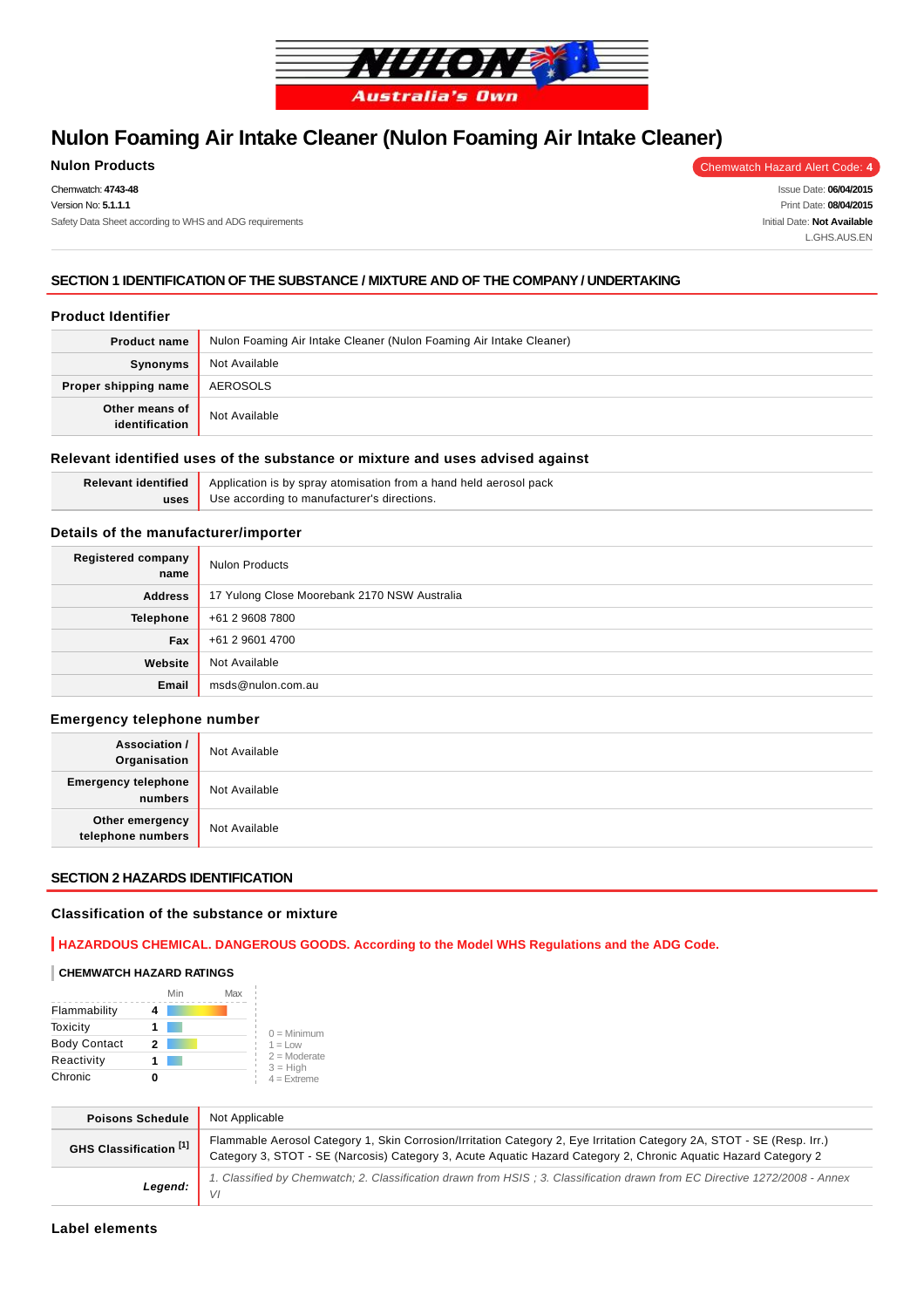

**SIGNAL WORD DANGER**

## **Hazard statement(s)**

| H <sub>222</sub> | Extremely flammable aerosol                     |
|------------------|-------------------------------------------------|
| H315             | Causes skin irritation                          |
| H319             | Causes serious eye irritation                   |
| H335             | May cause respiratory irritation                |
| H336             | May cause drowsiness or dizziness               |
| H401             | Toxic to aquatic life                           |
| H411             | Toxic to aquatic life with long lasting effects |
| <b>AUH044</b>    | Risk of explosion if heated under confinement   |

. . . . . . . . .

## **Precautionary statement(s) Prevention**

| P210             | Keep away from heat, hot surfaces, sparks, open flames and other ignition sources. No smoking. |
|------------------|------------------------------------------------------------------------------------------------|
| P211             | Do not spray on an open flame or other ignition source.                                        |
| P <sub>251</sub> | Do not pierce or burn, even after use.                                                         |
| P271             | Use only outdoors or in a well-ventilated area.                                                |
| P261             | Avoid breathing dust/fume/gas/mist/vapours/spray.                                              |
| P273             | Avoid release to the environment.                                                              |
| P280             | Wear protective gloves/protective clothing/eye protection/face protection.                     |

## **Precautionary statement(s) Response**

| P362           | Take off contaminated clothing.                                                                                                     |
|----------------|-------------------------------------------------------------------------------------------------------------------------------------|
| P305+P351+P338 | IF IN EYES: Rinse cautiously with water for several minutes. Remove contact lenses, if present and easy to do. Continue<br>rinsing. |
| P312           | Call a POISON CENTER/doctor/physician/first aider/if you feel unwell.                                                               |
| P337+P313      | If eye irritation persists: Get medical advice/attention.                                                                           |
| P391           | Collect spillage.                                                                                                                   |
| P302+P352      | IF ON SKIN: Wash with plenty of water and soap                                                                                      |
| P304+P340      | IF INHALED: Remove person to fresh air and keep comfortable for breathing.                                                          |
| P332+P313      | If skin irritation occurs: Get medical advice/attention.                                                                            |

## **Precautionary statement(s) Storage**

| P405      | Store locked up.                                                                              |
|-----------|-----------------------------------------------------------------------------------------------|
|           | <b>P410+P412</b> Protect from sunlight. Do not expose to temperatures exceeding 50 °C/122 °F. |
| P403+P233 | Store in a well-ventilated place. Keep container tightly closed.                              |

## **Precautionary statement(s) Disposal**

**P501** Dispose of contents/container to authorised chemical landfill or if organic to high temperature incineration

## **SECTION 3 COMPOSITION / INFORMATION ON INGREDIENTS**

## **Substances**

See section below for composition of Mixtures

## **Mixtures**

| <b>CAS No</b> | %[weight] | <b>Name</b>                                |
|---------------|-----------|--------------------------------------------|
| 64742-95-6.   | 20-40     | aromatic 150                               |
| 108-11-2      | $10 - 30$ | methyl isobutyl carbinol                   |
| 111-76-2      | $1 - 10$  | ethylene glycol monobutyl ether            |
|               | balance   | Ingredients determined not to be hazardous |
| 68476-85-7.   | $10 - 30$ | hydrocarbon propellant                     |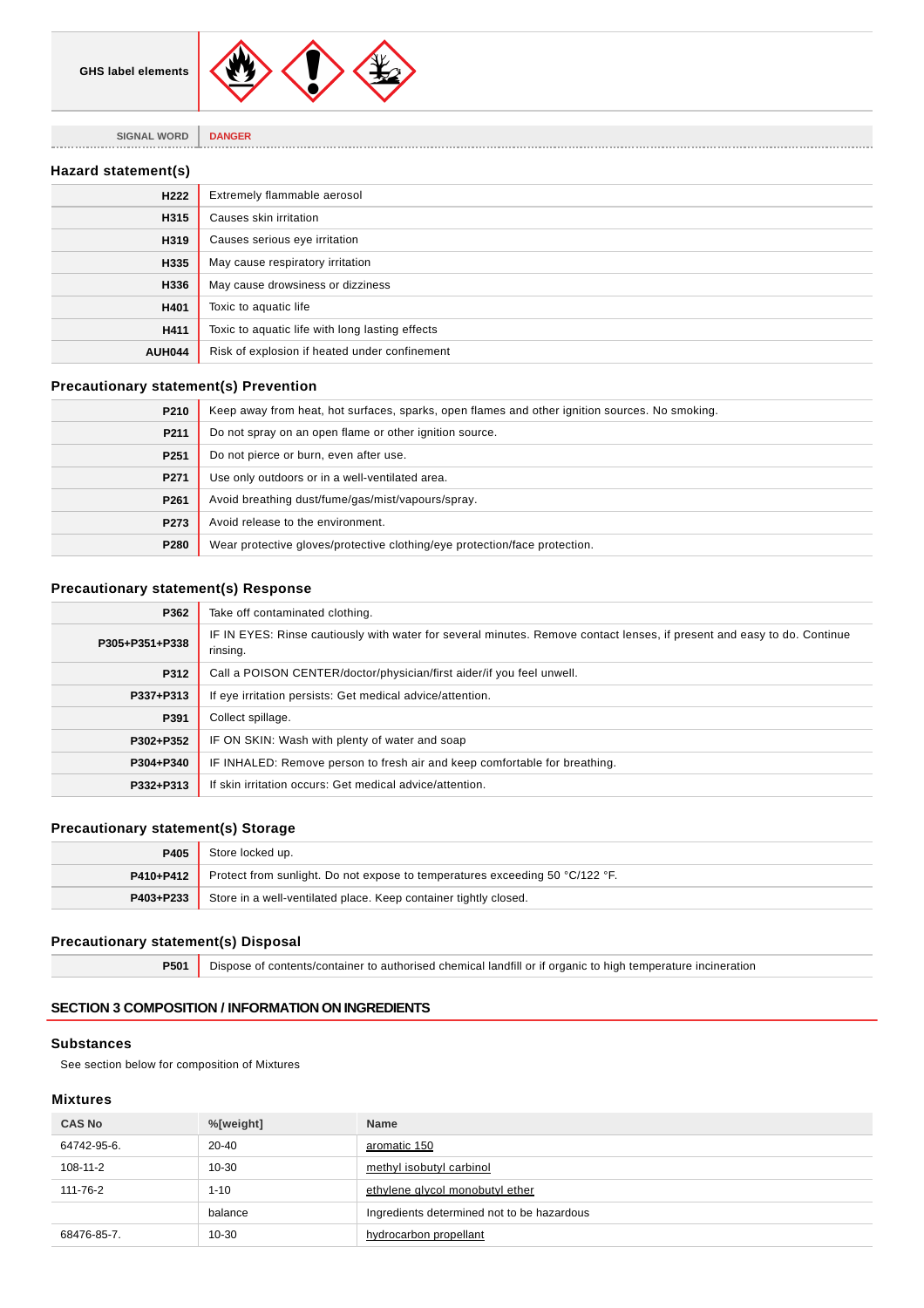## **Description of first aid measures**

| <b>Eye Contact</b>  | If aerosols come in contact with the eyes:<br>Inmediately hold the eyelids apart and flush the eye continuously for at least 15 minutes with fresh running water.<br>Ensure complete irrigation of the eye by keeping eyelids apart and away from eye and moving the eyelids by occasionally<br>lifting the upper and lower lids.<br>▶ Transport to hospital or doctor without delay.<br>► Removal of contact lenses after an eye injury should only be undertaken by skilled personnel.                                            |  |  |  |
|---------------------|-------------------------------------------------------------------------------------------------------------------------------------------------------------------------------------------------------------------------------------------------------------------------------------------------------------------------------------------------------------------------------------------------------------------------------------------------------------------------------------------------------------------------------------|--|--|--|
| <b>Skin Contact</b> | If solids or aerosol mists are deposited upon the skin:<br>Flush skin and hair with running water (and soap if available).<br>▶ Remove any adhering solids with industrial skin cleansing cream.<br>DO NOT use solvents.<br>▶ Seek medical attention in the event of irritation.                                                                                                                                                                                                                                                    |  |  |  |
| Inhalation          | If aerosols, fumes or combustion products are inhaled:<br>▶ Remove to fresh air.<br>Lay patient down. Keep warm and rested.<br>► Prostheses such as false teeth, which may block airway, should be removed, where possible, prior to initiating first aid<br>procedures.<br>If breathing is shallow or has stopped, ensure clear airway and apply resuscitation, preferably with a demand valve<br>resuscitator, bag-valve mask device, or pocket mask as trained. Perform CPR if necessary.<br>▶ Transport to hospital, or doctor. |  |  |  |
| Ingestion           | Avoid giving milk or oils.<br>Avoid giving alcohol.<br>Not considered a normal route of entry.                                                                                                                                                                                                                                                                                                                                                                                                                                      |  |  |  |

## **Indication of any immediate medical attention and special treatment needed**

For acute or short term repeated exposures to petroleum distillates or related hydrocarbons:

- Primary threat to life, from pure petroleum distillate ingestion and/or inhalation, is respiratory failure.
- Patients should be quickly evaluated for signs of respiratory distress (e.g. cyanosis, tachypnoea, intercostal retraction, obtundation) and given oxygen. Patients with inadequate tidal volumes or poor arterial blood gases (pO2 50 mm Hg) should be intubated.
- Arrhythmias complicate some hydrocarbon ingestion and/or inhalation and electrocardiographic evidence of myocardial injury has been reported; intravenous lines and cardiac monitors should be established in obviously symptomatic patients. The lungs excrete inhaled solvents, so that hyperventilation improves clearance.
- A chest x-ray should be taken immediately after stabilisation of breathing and circulation to document aspiration and detect the presence of pneumothorax.
- Epinephrine (adrenalin) is not recommended for treatment of bronchospasm because of potential myocardial sensitisation to catecholamines. Inhaled cardioselective bronchodilators (e.g. Alupent, Salbutamol) are the preferred agents, with aminophylline a second choice.
- Lavage is indicated in patients who require decontamination; ensure use of cuffed endotracheal tube in adult patients. [Ellenhorn and Barceloux: Medical Toxicology]

Followed acute or short term repeated exposures to ethylene glycol monoalkyl ethers and their acetates:

- Hepatic metabolism produces ethylene glycol as a metabolite.
- Clinical presentation, following severe intoxication, resembles that of ethylene glycol exposures.
- Monitoring the urinary excretion of the alkoxyacetic acid metabolites may be a useful indication of exposure.

[Ellenhorn and Barceloux: Medical Toxicology]

Treat symptomatically.

## **SECTION 5 FIREFIGHTING MEASURES**

### **Extinguishing media**

| <b>SMALL FIRE:</b>                 |
|------------------------------------|
| ▶ Water spray, dry chemical or CO2 |
| <b>LARGE FIRE:</b>                 |
| $\cdot$ Water spray or fog.        |

### **Special hazards arising from the substrate or mixture**

| Fire Incompatibility | Avoid contamination with oxidising agents i.e. nitrates, oxidising acids, chlorine bleaches, pool chlorine etc. as ignition may |
|----------------------|---------------------------------------------------------------------------------------------------------------------------------|
|                      | result                                                                                                                          |

## **Advice for firefighters**

|                      | Alert Fire Brigade and tell them location and nature of hazard.                   |
|----------------------|-----------------------------------------------------------------------------------|
|                      | • May be violently or explosively reactive.                                       |
|                      | ▶ Wear breathing apparatus plus protective gloves.                                |
|                      | ► Prevent, by any means available, spillage from entering drains or water course. |
|                      | If safe, switch off electrical equipment until vapour fire hazard removed.        |
| <b>Fire Fighting</b> | ► Use water delivered as a fine spray to control fire and cool adjacent area.     |
|                      | DO NOT approach containers suspected to be hot.                                   |
|                      | ► Cool fire exposed containers with water spray from a protected location.        |
|                      | If safe to do so, remove containers from path of fire.                            |
|                      | Equipment should be thoroughly decontaminated after use.                          |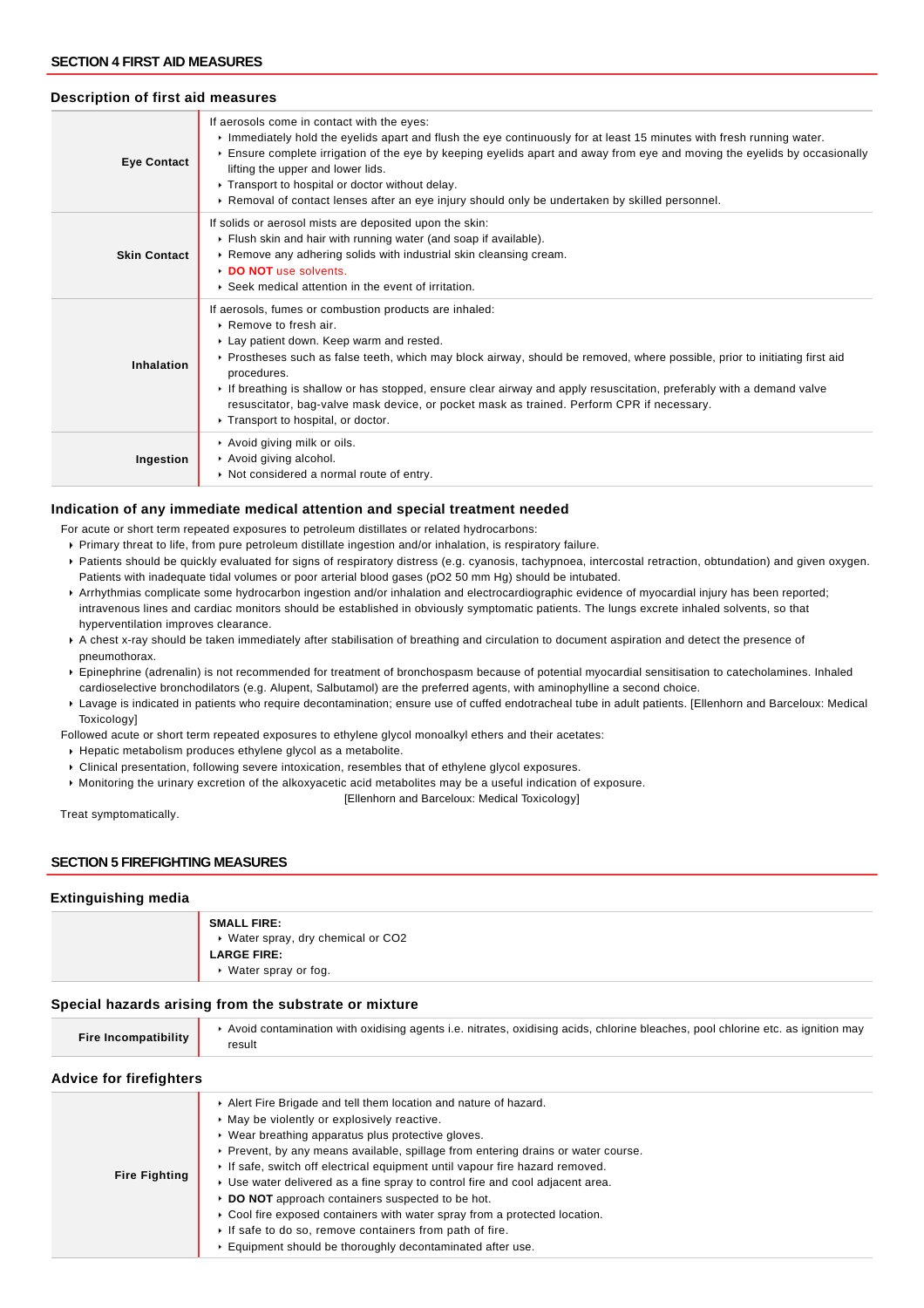| ▶ Severe fire hazard when exposed to heat or flame.<br>• Vapour forms an explosive mixture with air.<br>► Severe explosion hazard, in the form of vapour, when exposed to flame or spark. |
|-------------------------------------------------------------------------------------------------------------------------------------------------------------------------------------------|
|                                                                                                                                                                                           |
|                                                                                                                                                                                           |
|                                                                                                                                                                                           |
| ▶ Vapour may travel a considerable distance to source of ignition.                                                                                                                        |
| ► Heating may cause expansion or decomposition with violent container rupture.                                                                                                            |
| Aerosol cans may explode on exposure to naked flames.<br><b>Fire/Explosion Hazard</b>                                                                                                     |
| ▶ Rupturing containers may rocket and scatter burning materials.                                                                                                                          |
| ► Hazards may not be restricted to pressure effects.                                                                                                                                      |
| • May emit acrid, poisonous or corrosive fumes.                                                                                                                                           |
| • On combustion, may emit toxic fumes of carbon monoxide (CO).                                                                                                                            |
| Combustion products include; carbon dioxide (CO2) nitrogen oxides (NOx) sulfur oxides (SOx) other pyrolysis products                                                                      |
| typical of burning organic material                                                                                                                                                       |

## **SECTION 6 ACCIDENTAL RELEASE MEASURES**

## **Personal precautions, protective equipment and emergency procedures**

| <b>Minor Spills</b> | Clean up all spills immediately.<br>Avoid breathing vapours and contact with skin and eyes.<br>▶ Wear protective clothing, impervious gloves and safety glasses.<br>Shut off all possible sources of ignition and increase ventilation.<br>$\cdot$ Wipe up.<br>If safe, damaged cans should be placed in a container outdoors, away from all ignition sources, until pressure has<br>dissipated.<br>• Undamaged cans should be gathered and stowed safely.                                                                                                                                                                                                                                                                                                                                                                                                                                                                                                                                                                                                                 |
|---------------------|----------------------------------------------------------------------------------------------------------------------------------------------------------------------------------------------------------------------------------------------------------------------------------------------------------------------------------------------------------------------------------------------------------------------------------------------------------------------------------------------------------------------------------------------------------------------------------------------------------------------------------------------------------------------------------------------------------------------------------------------------------------------------------------------------------------------------------------------------------------------------------------------------------------------------------------------------------------------------------------------------------------------------------------------------------------------------|
| <b>Major Spills</b> | DO NOT exert excessive pressure on valve; DO NOT attempt to operate damaged valve.<br>▶ Remove leaking cylinders to a safe place if possible.<br>► Release pressure under safe, controlled conditions by opening the valve.<br>Clear area of personnel and move upwind.<br>Alert Fire Brigade and tell them location and nature of hazard.<br>• May be violently or explosively reactive.<br>• Wear breathing apparatus plus protective gloves.<br>▶ Prevent, by any means available, spillage from entering drains or water courses<br>• No smoking, naked lights or ignition sources.<br>$\blacktriangleright$ Increase ventilation.<br>▶ Stop leak if safe to do so.<br>▶ Water spray or fog may be used to disperse / absorb vapour.<br>Absorb or cover spill with sand, earth, inert materials or vermiculite.<br>If safe, damaged cans should be placed in a container outdoors, away from ignition sources, until pressure has dissipated.<br>• Undamaged cans should be gathered and stowed safely.<br>• Collect residues and seal in labelled drums for disposal. |
|                     | Personal Protective Equipment advice is contained in Section 8 of the MSDS.                                                                                                                                                                                                                                                                                                                                                                                                                                                                                                                                                                                                                                                                                                                                                                                                                                                                                                                                                                                                |

## **SECTION 7 HANDLING AND STORAGE**

## **Precautions for safe handling**

| Avoid all personal contact, including inhalation.<br>▶ Wear protective clothing when risk of exposure occurs.<br>▶ Use in a well-ventilated area.<br>▶ Prevent concentration in hollows and sumps.<br>DO NOT enter confined spaces until atmosphere has been checked.<br>Avoid smoking, naked lights or ignition sources.<br>Avoid contact with incompatible materials.<br>V When handling, DO NOT eat, drink or smoke.<br>DO NOT incinerate or puncture aerosol cans.<br>DO NOT spray directly on humans, exposed food or food utensils.<br>Avoid physical damage to containers.<br>Always wash hands with soap and water after handling.<br>▶ Work clothes should be laundered separately.<br>Use good occupational work practice.<br>▶ Observe manufacturer's storage and handling recommendations contained within this MSDS.<br>Atmosphere should be regularly checked against established exposure standards to ensure safe working conditions are<br>maintained. |
|-------------------------------------------------------------------------------------------------------------------------------------------------------------------------------------------------------------------------------------------------------------------------------------------------------------------------------------------------------------------------------------------------------------------------------------------------------------------------------------------------------------------------------------------------------------------------------------------------------------------------------------------------------------------------------------------------------------------------------------------------------------------------------------------------------------------------------------------------------------------------------------------------------------------------------------------------------------------------|
| ► Keep dry to avoid corrosion of cans. Corrosion may result in container perforation and internal pressure may eject contents<br>of can<br>Store in original containers in approved flammable liquid storage area.<br>DO NOT store in pits, depressions, basements or areas where vapours may be trapped.<br>▶ No smoking, naked lights, heat or ignition sources.<br>▶ Keep containers securely sealed. Contents under pressure.<br>Store away from incompatible materials.<br>Store in a cool, dry, well ventilated area.<br>Avoid storage at temperatures higher than 40 deg C.                                                                                                                                                                                                                                                                                                                                                                                      |
|                                                                                                                                                                                                                                                                                                                                                                                                                                                                                                                                                                                                                                                                                                                                                                                                                                                                                                                                                                         |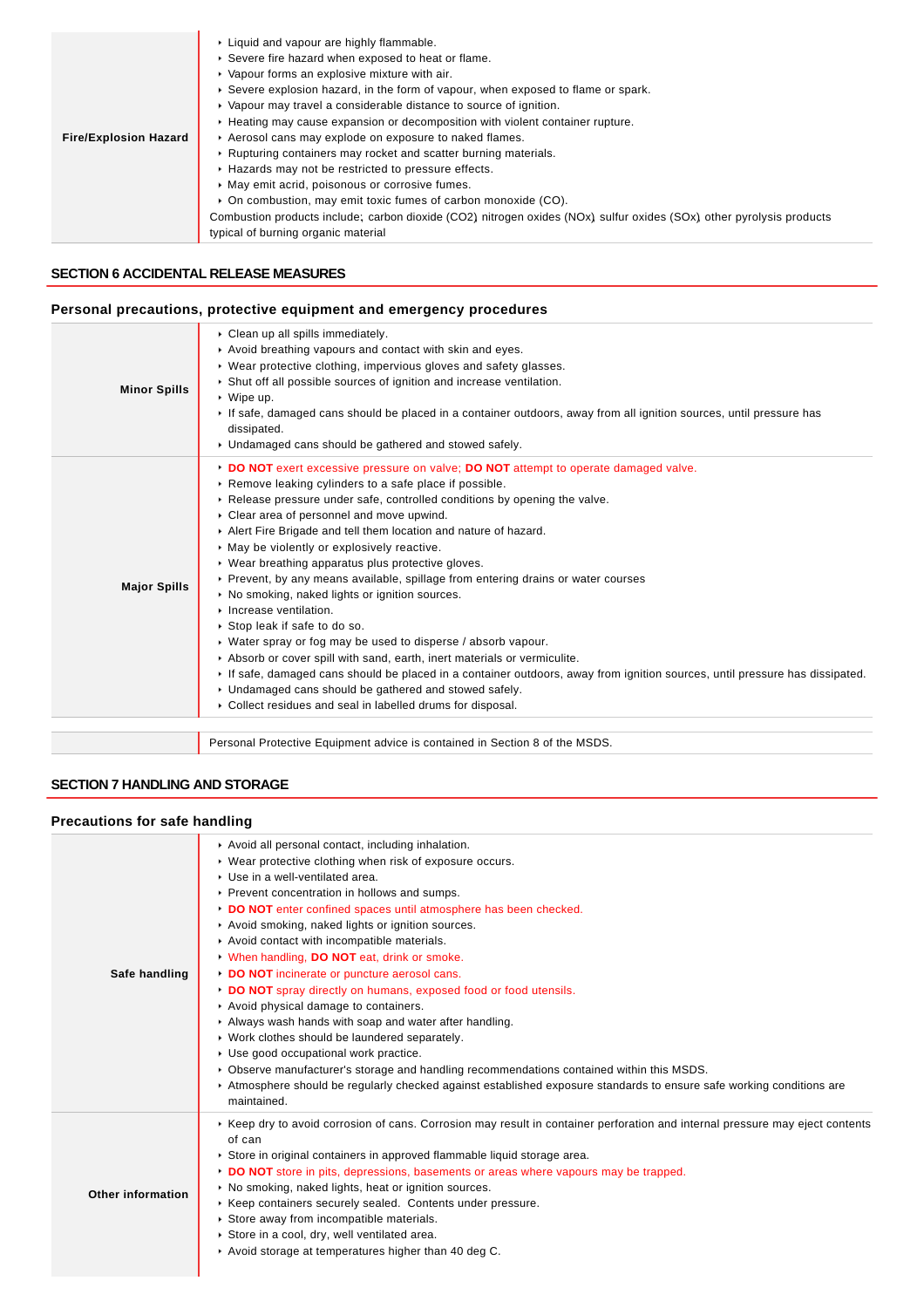| Store in an upright position.                                                             |
|-------------------------------------------------------------------------------------------|
| Protect containers against physical damage.                                               |
| ▶ Check regularly for spills and leaks.                                                   |
| ▶ Observe manufacturer's storage and handling recommendations contained within this MSDS. |
|                                                                                           |
| Conditions for safe storage, including any incompatibilities                              |

|                            | oonannono ioi barc storage, moraamg any moompatibintics             |
|----------------------------|---------------------------------------------------------------------|
| Suitable container         | Aerosol dispenser.<br>• Check that containers are clearly labelled. |
| Storage<br>incompatibility | Avoid reaction with oxidising agents                                |

## **SECTION 8 EXPOSURE CONTROLS / PERSONAL PROTECTION**

## **Control parameters**

### **OCCUPATIONAL EXPOSURE LIMITS (OEL)**

### **INGREDIENT DATA**

| <b>Source</b>                          | Ingredient                         | <b>Material name</b>             | <b>TWA</b>                | <b>STEL</b>           | Peak             | <b>Notes</b>     |
|----------------------------------------|------------------------------------|----------------------------------|---------------------------|-----------------------|------------------|------------------|
| Australia Exposure<br><b>Standards</b> | methyl isobutyl carbinol           | Methyl isobutyl carbinol         | 104 mg/m $3/25$<br>ppm    | 167 mg/m3 / 40<br>ppm | Not<br>Available | Sk               |
| Australia Exposure<br><b>Standards</b> | ethylene glycol<br>monobutyl ether | 2-Butoxyethanol                  | 96.9 mg/m3 / 20<br>ppm    | 242 mg/m3 / 50<br>ppm | Not<br>Available | Sk               |
| Australia Exposure<br><b>Standards</b> | hydrocarbon propellant             | LPG (liquified petroleum<br>gas) | 1800 mg/m3/<br>$1000$ ppm | Not Available         | Not<br>Available | Not<br>Available |

#### **EMERGENCY LIMITS**

| Ingredient                         | <b>Material name</b>                                                                                            |                     | TEEL-1       | TEEL-2      | TEEL-3       |
|------------------------------------|-----------------------------------------------------------------------------------------------------------------|---------------------|--------------|-------------|--------------|
| aromatic 150                       | Aromatic hydrocarbon solvents; (High flash naphtha distillates; Solvent naphtha<br>(petroleum), light aromatic) |                     | $3.1$ ppm    | 34 ppm      | 410 ppm      |
| ethylene glycol<br>monobutyl ether | Butoxyethanol, 2-; (Glycol ether EB)                                                                            |                     |              | 20 ppm      | 700 ppm      |
| hydrocarbon propellant             | Liquified petroleum gas; (L.P.G.)                                                                               |                     | 3,000<br>ppm | 3200<br>ppm | 19000<br>ppm |
|                                    |                                                                                                                 |                     |              |             |              |
| Ingredient                         | <b>Original IDLH</b>                                                                                            | <b>Revised IDLH</b> |              |             |              |
| aromatic 150                       | Not Available                                                                                                   | Not Available       |              |             |              |
| methyl isobutyl carbinol           | $2,000$ ppm                                                                                                     | $400$ ppm           |              |             |              |
| ethylene glycol<br>monobutyl ether | 700 ppm                                                                                                         | 700 [Unch] ppm      |              |             |              |

### **MATERIAL DATA**

For glycol ether Odour Threshold Value: 0.10 ppm (detection), 0.35 ppm (recognition) Although rats appear to be more susceptible than other animals anaemia is not uncommon amongst humans following exposure. The TLV reflects the need to maintain exposures below levels found to cause blood changes in experimental animals. It is concluded that this limit will reduce the significant risk of irritation, haematologic effects and other systemic effects observed in humans and animals exposed to higher vapour concentrations. The toxic effects typical of some other glycol ethers (pancytopenia, testis atrophy and teratogenic effects) are not found with this substance. Odour Safety Factor (OSF) OSF=2E2 (glycol ether)

NOTE M: The classification as a carcinogen need not apply if it can be shown that the substance contains less than 0.005% w/w benzo[a]pyrene (EINECS No 200-028-5). This note applies only to certain complex oil-derived substances in Annex IV.

hydrocarbon propellant 19,000 [LEL] ppm 2,000 [LEL] ppm

European Union (EU) List of harmonised classification and labelling hazardous substances, Table 3.1, Annex VI, Regulation (EC) No 1272/2008 (CLP) - up to the latest ATP

NOTE P: The classification as a carcinogen need not apply if it can be shown that the substance contains less than 0.01% w/w benzene (EINECS No 200-753-7). Note E shall also apply when the substance is classified as a carcinogen. This note applies only to certain complex oil-derived substances in Annex VI.

European Union (EU) List of harmonised classification and labelling hazardous substances, Table 3.1, Annex VI, Regulation (EC) No 1272/2008 (CLP) - up to the latest ATP

NOTE K: The classification as a carcinogen need not apply if it can be shown that the substance contains less than 0.1%w/w 1,3-butadiene (EINECS No 203-450-8). - European Union (EU) List of harmonised classification and labelling hazardous substances, Table 3.1, Annex VI, Regulation (EC) No 1272/2008 (CLP) - up to the latest ATP

### **Exposure controls**

| Appropriate          | Engineering controls are used to remove a hazard or place a barrier between the worker and the hazard. Well-designed<br>engineering controls can be highly effective in protecting workers and will typically be independent of worker interactions to<br>provide this high level of protection.<br>The basic types of engineering controls are: |
|----------------------|--------------------------------------------------------------------------------------------------------------------------------------------------------------------------------------------------------------------------------------------------------------------------------------------------------------------------------------------------|
|                      |                                                                                                                                                                                                                                                                                                                                                  |
| engineering controls | Process controls which involve changing the way a job activity or process is done to reduce the risk.                                                                                                                                                                                                                                            |
|                      | Enclosure and/or isolation of emission source which keeps a selected hazard "physically" away from the worker and                                                                                                                                                                                                                                |
|                      | ventilation that strategically "adds" and "removes" air in the work environment. Ventilation can remove or dilute an air                                                                                                                                                                                                                         |
|                      | contaminant if designed properly. The design of a ventilation system must match the particular process and chemical or                                                                                                                                                                                                                           |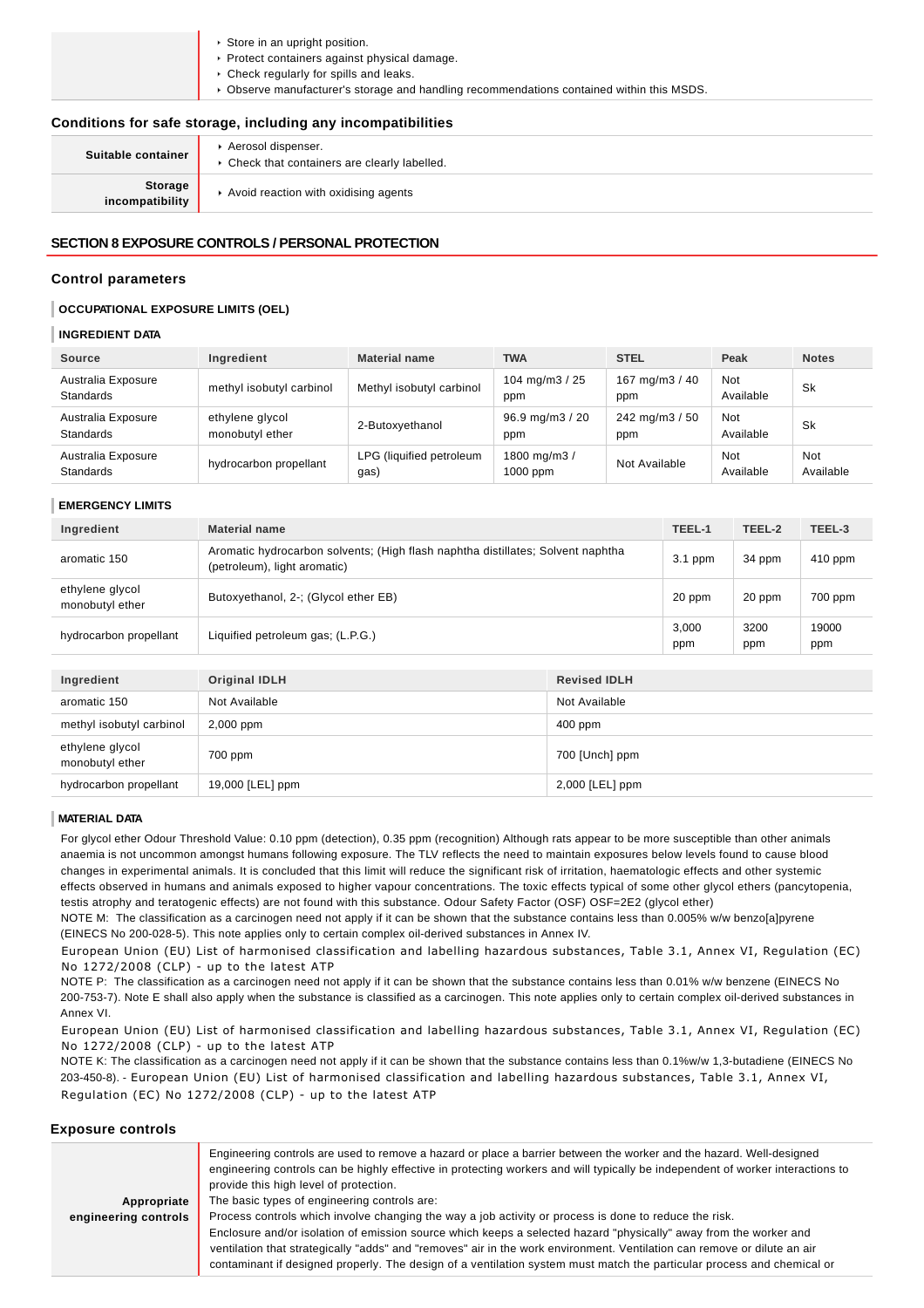| contaminant in use.<br>Employers may need to use multiple types of controls to prevent employee overexposure.<br>General exhaust is adequate under normal conditions. If risk of overexposure exists, wear SAA approved respirator. Correct<br>fit is essential to obtain adequate protection.<br>Provide adequate ventilation in warehouse or closed storage areas.<br>Air contaminants generated in the workplace possess varying "escape" velocities which, in turn, determine the "capture<br>velocities" of fresh circulating air required to effectively remove the contaminant.<br>Type of Contaminant:<br>Speed:<br>$0.5 - 1$ m/s<br>aerosols, (released at low velocity into zone of active generation)<br>direct spray, spray painting in shallow booths, gas discharge (active generation into zone of rapid<br>1-2.5 m/s (200-500<br>air motion)<br>f/min.)<br>Within each range the appropriate value depends on:<br>Lower end of the range<br>Upper end of the range<br>1: Room air currents minimal or favourable to capture<br>1: Disturbing room air currents<br>2: Contaminants of low toxicity or of nuisance value only.<br>2: Contaminants of high toxicity<br>3: Intermittent, low production.<br>3: High production, heavy use<br>4: Large hood or large air mass in motion<br>4: Small hood-local control only<br>Simple theory shows that air velocity falls rapidly with distance away from the opening of a simple extraction pipe. Velocity<br>generally decreases with the square of distance from the extraction point (in simple cases). Therefore the air speed at the<br>extraction point should be adjusted, accordingly, after reference to distance from the contaminating source. The air velocity<br>at the extraction fan, for example, should be a minimum of 1-2 m/s (200-400 f/min.) for extraction of solvents generated in a |  |
|--------------------------------------------------------------------------------------------------------------------------------------------------------------------------------------------------------------------------------------------------------------------------------------------------------------------------------------------------------------------------------------------------------------------------------------------------------------------------------------------------------------------------------------------------------------------------------------------------------------------------------------------------------------------------------------------------------------------------------------------------------------------------------------------------------------------------------------------------------------------------------------------------------------------------------------------------------------------------------------------------------------------------------------------------------------------------------------------------------------------------------------------------------------------------------------------------------------------------------------------------------------------------------------------------------------------------------------------------------------------------------------------------------------------------------------------------------------------------------------------------------------------------------------------------------------------------------------------------------------------------------------------------------------------------------------------------------------------------------------------------------------------------------------------------------------------------------------------------------------------------|--|
|                                                                                                                                                                                                                                                                                                                                                                                                                                                                                                                                                                                                                                                                                                                                                                                                                                                                                                                                                                                                                                                                                                                                                                                                                                                                                                                                                                                                                                                                                                                                                                                                                                                                                                                                                                                                                                                                          |  |
|                                                                                                                                                                                                                                                                                                                                                                                                                                                                                                                                                                                                                                                                                                                                                                                                                                                                                                                                                                                                                                                                                                                                                                                                                                                                                                                                                                                                                                                                                                                                                                                                                                                                                                                                                                                                                                                                          |  |
|                                                                                                                                                                                                                                                                                                                                                                                                                                                                                                                                                                                                                                                                                                                                                                                                                                                                                                                                                                                                                                                                                                                                                                                                                                                                                                                                                                                                                                                                                                                                                                                                                                                                                                                                                                                                                                                                          |  |
|                                                                                                                                                                                                                                                                                                                                                                                                                                                                                                                                                                                                                                                                                                                                                                                                                                                                                                                                                                                                                                                                                                                                                                                                                                                                                                                                                                                                                                                                                                                                                                                                                                                                                                                                                                                                                                                                          |  |
|                                                                                                                                                                                                                                                                                                                                                                                                                                                                                                                                                                                                                                                                                                                                                                                                                                                                                                                                                                                                                                                                                                                                                                                                                                                                                                                                                                                                                                                                                                                                                                                                                                                                                                                                                                                                                                                                          |  |
|                                                                                                                                                                                                                                                                                                                                                                                                                                                                                                                                                                                                                                                                                                                                                                                                                                                                                                                                                                                                                                                                                                                                                                                                                                                                                                                                                                                                                                                                                                                                                                                                                                                                                                                                                                                                                                                                          |  |
|                                                                                                                                                                                                                                                                                                                                                                                                                                                                                                                                                                                                                                                                                                                                                                                                                                                                                                                                                                                                                                                                                                                                                                                                                                                                                                                                                                                                                                                                                                                                                                                                                                                                                                                                                                                                                                                                          |  |
|                                                                                                                                                                                                                                                                                                                                                                                                                                                                                                                                                                                                                                                                                                                                                                                                                                                                                                                                                                                                                                                                                                                                                                                                                                                                                                                                                                                                                                                                                                                                                                                                                                                                                                                                                                                                                                                                          |  |
|                                                                                                                                                                                                                                                                                                                                                                                                                                                                                                                                                                                                                                                                                                                                                                                                                                                                                                                                                                                                                                                                                                                                                                                                                                                                                                                                                                                                                                                                                                                                                                                                                                                                                                                                                                                                                                                                          |  |
|                                                                                                                                                                                                                                                                                                                                                                                                                                                                                                                                                                                                                                                                                                                                                                                                                                                                                                                                                                                                                                                                                                                                                                                                                                                                                                                                                                                                                                                                                                                                                                                                                                                                                                                                                                                                                                                                          |  |
|                                                                                                                                                                                                                                                                                                                                                                                                                                                                                                                                                                                                                                                                                                                                                                                                                                                                                                                                                                                                                                                                                                                                                                                                                                                                                                                                                                                                                                                                                                                                                                                                                                                                                                                                                                                                                                                                          |  |
| tank 2 meters distant from the extraction point. Other mechanical considerations, producing performance deficits within the<br>extraction apparatus, make it essential that theoretical air velocities are multiplied by factors of 10 or more when extraction<br>systems are installed or used.                                                                                                                                                                                                                                                                                                                                                                                                                                                                                                                                                                                                                                                                                                                                                                                                                                                                                                                                                                                                                                                                                                                                                                                                                                                                                                                                                                                                                                                                                                                                                                         |  |
| <b>Personal protection</b>                                                                                                                                                                                                                                                                                                                                                                                                                                                                                                                                                                                                                                                                                                                                                                                                                                                                                                                                                                                                                                                                                                                                                                                                                                                                                                                                                                                                                                                                                                                                                                                                                                                                                                                                                                                                                                               |  |
| Safety glasses with side shields.<br>Chemical goggles.<br>► Contact lenses may pose a special hazard; soft contact lenses may absorb and concentrate irritants. A written policy<br>document, describing the wearing of lenses or restrictions on use, should be created for each workplace or task. This should<br>include a review of lens absorption and adsorption for the class of chemicals in use and an account of injury experience.<br>Eye and face<br>Medical and first-aid personnel should be trained in their removal and suitable equipment should be readily available. In the<br>protection<br>event of chemical exposure, begin eye irrigation immediately and remove contact lens as soon as practicable. Lens should<br>be removed at the first signs of eye redness or irritation - lens should be removed in a clean environment only after<br>workers have washed hands thoroughly. [CDC NIOSH Current Intelligence Bulletin 59], [AS/NZS 1336 or national<br>equivalent]                                                                                                                                                                                                                                                                                                                                                                                                                                                                                                                                                                                                                                                                                                                                                                                                                                                                         |  |
| See Hand protection below<br><b>Skin protection</b>                                                                                                                                                                                                                                                                                                                                                                                                                                                                                                                                                                                                                                                                                                                                                                                                                                                                                                                                                                                                                                                                                                                                                                                                                                                                                                                                                                                                                                                                                                                                                                                                                                                                                                                                                                                                                      |  |
| • No special equipment needed when handling small quantities.<br>OTHERWISE:<br>For potentially moderate exposures:<br><b>Hands/feet protection</b><br>▶ Wear general protective gloves, eg. light weight rubber gloves.<br>For potentially heavy exposures:<br>▶ Wear chemical protective gloves, eg. PVC. and safety footwear.                                                                                                                                                                                                                                                                                                                                                                                                                                                                                                                                                                                                                                                                                                                                                                                                                                                                                                                                                                                                                                                                                                                                                                                                                                                                                                                                                                                                                                                                                                                                          |  |
| See Other protection below<br><b>Body protection</b>                                                                                                                                                                                                                                                                                                                                                                                                                                                                                                                                                                                                                                                                                                                                                                                                                                                                                                                                                                                                                                                                                                                                                                                                                                                                                                                                                                                                                                                                                                                                                                                                                                                                                                                                                                                                                     |  |
| No special equipment needed when handling small quantities.<br><b>OTHERWISE:</b><br>• Overalls.<br>Other protection<br>▶ Skin cleansing cream.<br>▶ Eyewash unit.<br>▶ Do not spray on hot surfaces.                                                                                                                                                                                                                                                                                                                                                                                                                                                                                                                                                                                                                                                                                                                                                                                                                                                                                                                                                                                                                                                                                                                                                                                                                                                                                                                                                                                                                                                                                                                                                                                                                                                                     |  |
| <b>Thermal hazards</b><br>Not Available                                                                                                                                                                                                                                                                                                                                                                                                                                                                                                                                                                                                                                                                                                                                                                                                                                                                                                                                                                                                                                                                                                                                                                                                                                                                                                                                                                                                                                                                                                                                                                                                                                                                                                                                                                                                                                  |  |

## **Recommended material(s)**

### **GLOVE SELECTION INDEX**

Glove selection is based on a modified presentation of the:

 **"Forsberg Clothing Performance Index".**

 The effect(s) of the following substance(s) are taken into account in the **computer-generated** selection:

Nulon Foaming Air Intake Cleaner (Nulon Foaming Air Intake Cleaner)

| Material          | CPI |
|-------------------|-----|
| BUTYL             |     |
| NAT+NEOPR+NITRILE |     |

### **Respiratory protection**

Type AX Filter of sufficient capacity. (AS/NZS 1716 & 1715, EN 143:2000 & 149:2001, ANSI Z88 or national equivalent)

Where the concentration of gas/particulates in the breathing zone, approaches or exceeds the "Exposure Standard" (or ES), respiratory protection is required.

Degree of protection varies with both face-piece and Class of filter; the nature of protection varies with Type of filter.

| Reauired<br>Minimum<br><b>Protection Factor</b> | <b>Half-Face</b><br>Respirator | <b>Full-Face</b><br>Respirator | <b>Powered Air</b><br>Respirator |
|-------------------------------------------------|--------------------------------|--------------------------------|----------------------------------|
|-------------------------------------------------|--------------------------------|--------------------------------|----------------------------------|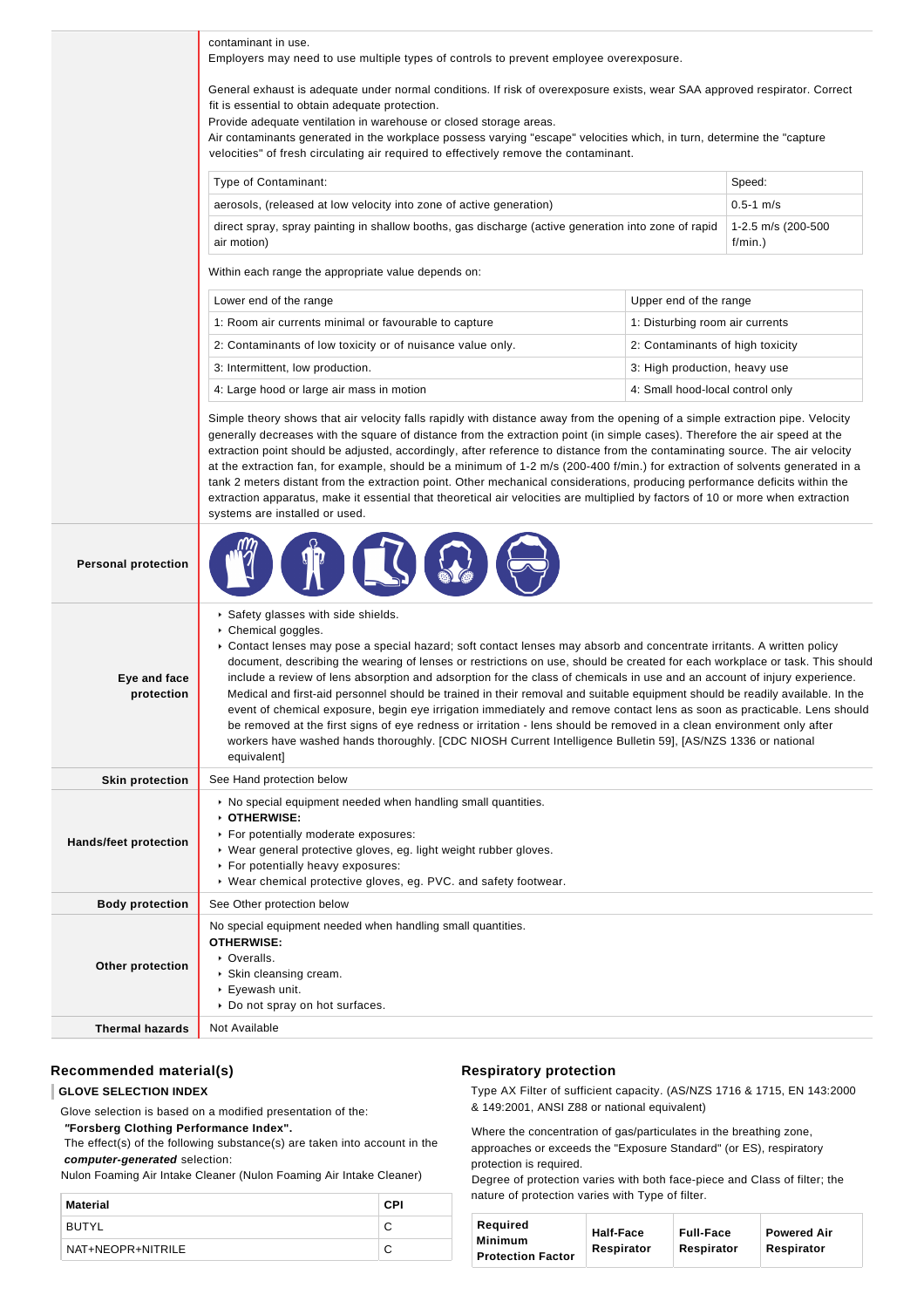| NATURAL RUBBER  | C |
|-----------------|---|
| <b>NEOPRENE</b> | C |
| <b>NITRILE</b>  | C |
| PE/EVAL/PE      | C |
| <b>PVA</b>      | С |
| <b>PVC</b>      | C |
| SARANEX-23      | C |
| <b>VITON</b>    | C |

\* CPI - Chemwatch Performance Index

A: Best Selection

B: Satisfactory; may degrade after 4 hours continuous immersion C: Poor to Dangerous Choice for other than short term immersion **NOTE**: As a series of factors will influence the actual performance of the glove, a final selection must be based on detailed observation. - \* Where the glove is to be used on a short term, casual or infrequent basis, factors such as "feel" or convenience (e.g. disposability), may dictate a choice of gloves which might otherwise be unsuitable following long-term or frequent use. A qualified practitioner should be consulted.

### **SECTION 9 PHYSICAL AND CHEMICAL PROPERTIES**

#### up to 5  $\times$  ES AX-AUS / Class 1 AX-PAPR-AUS / Class 1 up to  $25 \times ES$  Air-line\*  $AX-2$  AX-PAPR-2 up to 50 x ES  $\vert \cdot \vert$  AX-3  $\vert \cdot \vert$  $50 + x \text{ ES}$  - Air-line\*\* -

## ^ - Full-face

A(All classes) = Organic vapours, B AUS or B1 = Acid gasses, B2 = Acid gas or hydrogen cyanide(HCN), B3 = Acid gas or hydrogen cyanide(HCN),  $E =$  Sulfur dioxide(SO2), G = Agricultural chemicals, K = Ammonia(NH3),  $Hg =$  Mercury,  $NO =$  Oxides of nitrogen,  $MB =$  Methyl bromide,  $AX =$  Low boiling point organic compounds(below 65 degC)

## **Information on basic physical and chemical properties**

| Appearance                                      | Supplied as an aerosol pack. Contents under PRESSURE. Contains highly flammable hydrocarbon propellant.<br>[Pale yellow liquid; partially miscible with water. |                                                   |                |  |  |  |
|-------------------------------------------------|----------------------------------------------------------------------------------------------------------------------------------------------------------------|---------------------------------------------------|----------------|--|--|--|
| <b>Physical state</b>                           | Liquid                                                                                                                                                         | <b>Relative density</b><br>(Water = $1$ )         | 0.900          |  |  |  |
| Odour                                           | Not Available                                                                                                                                                  | <b>Partition coefficient</b><br>n-octanol / water | Not Available  |  |  |  |
| <b>Odour threshold</b>                          | Not Available                                                                                                                                                  | Auto-ignition<br>temperature (°C)                 | Not Available  |  |  |  |
| pH (as supplied)                                | 10.5                                                                                                                                                           | Decomposition<br>temperature                      | Not Available  |  |  |  |
| Melting point /<br>freezing point (°C)          | Not Available                                                                                                                                                  | Viscosity (cSt)                                   | Not Available  |  |  |  |
| Initial boiling point<br>and boiling range (°C) | Not Available                                                                                                                                                  | <b>Molecular weight</b><br>(q/mol)                | Not Applicable |  |  |  |
| Flash point (°C)                                | -81 (propellant)                                                                                                                                               | <b>Taste</b>                                      | Not Available  |  |  |  |
| <b>Evaporation rate</b>                         | Not Available                                                                                                                                                  | <b>Explosive properties</b>                       | Not Available  |  |  |  |
| Flammability                                    | HIGHLY FLAMMABLE.                                                                                                                                              | <b>Oxidising properties</b>                       | Not Available  |  |  |  |
| <b>Upper Explosive Limit</b><br>$(\%)$          | Not Available                                                                                                                                                  | <b>Surface Tension</b><br>(dyn/cm or mN/m)        | Not Available  |  |  |  |
| <b>Lower Explosive Limit</b><br>$(\%)$          | Not Available                                                                                                                                                  | <b>Volatile Component</b><br>(%                   | Not Available  |  |  |  |
| Vapour pressure (kPa)                           | Not Available                                                                                                                                                  | Gas group                                         | Not Available  |  |  |  |
| Solubility in water<br>(g/L)                    | Partly miscible                                                                                                                                                | pH as a solution (1%)                             | Not Available  |  |  |  |
| Vapour density (Air =<br>1)                     | Not Available                                                                                                                                                  | VOC g/L                                           | Not Available  |  |  |  |

## **SECTION 10 STABILITY AND REACTIVITY**

| Reactivity                                    | See section 7                                                                                                                      |
|-----------------------------------------------|------------------------------------------------------------------------------------------------------------------------------------|
| <b>Chemical stability</b>                     | Elevated temperatures.<br>▶ Presence of open flame.<br>▶ Product is considered stable.<br>Hazardous polymerisation will not occur. |
| Possibility of<br>hazardous reactions         | See section 7                                                                                                                      |
| <b>Conditions to avoid</b>                    | See section 7                                                                                                                      |
| Incompatible materials                        | See section 7                                                                                                                      |
| <b>Hazardous</b><br>decomposition<br>products | See section 5                                                                                                                      |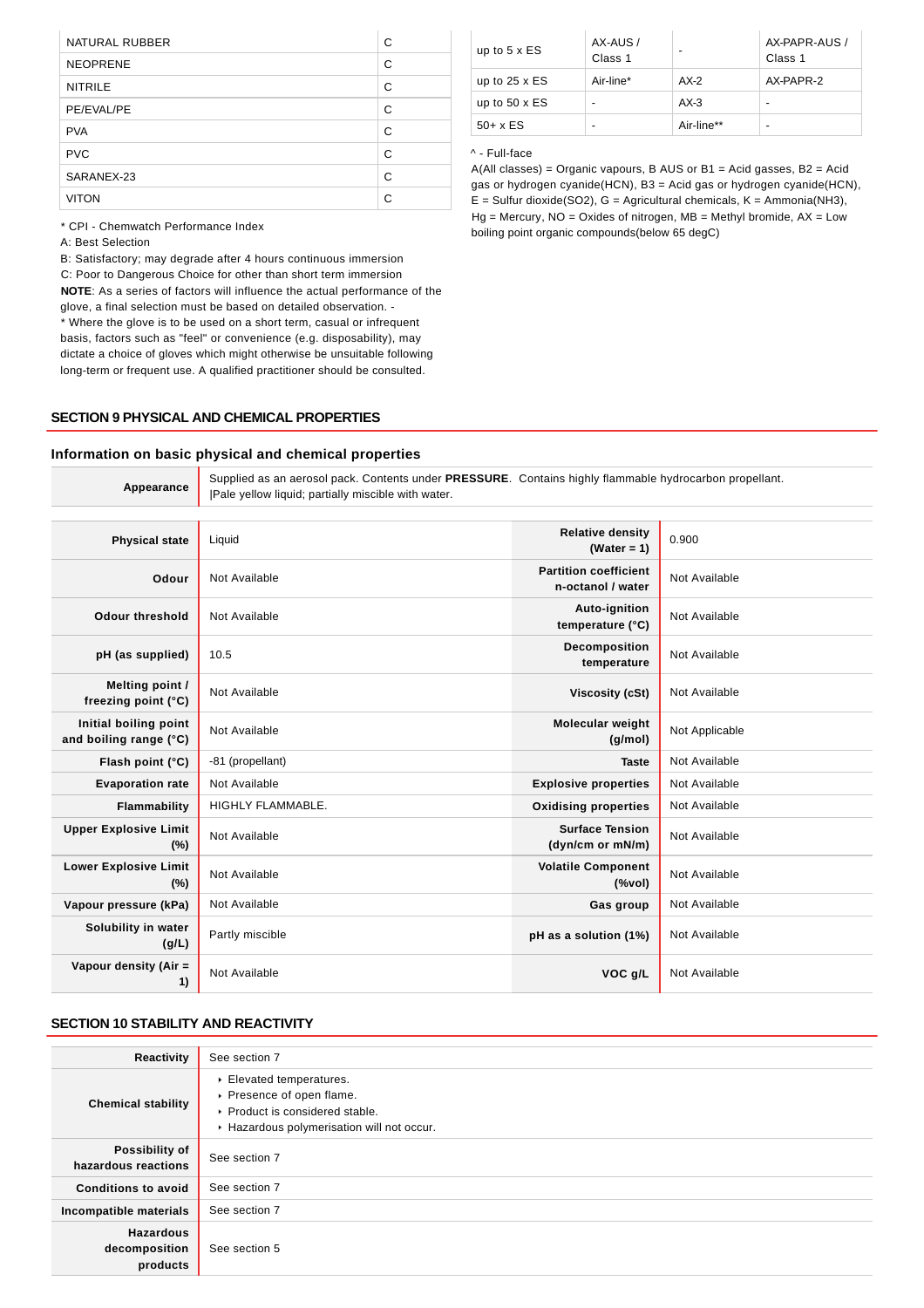## **Information on toxicological effects**

|                     | Evidence shows, or practical experience predicts, that the material produces irritation of the respiratory system, in a<br>substantial number of individuals, following inhalation. In contrast to most organs, the lung is able to respond to a chemical<br>insult by first removing or neutralising the irritant and then repairing the damage. The repair process, which initially evolved to<br>protect mammalian lungs from foreign matter and antigens, may however, produce further lung damage resulting in the<br>impairment of gas exchange, the primary function of the lungs. Respiratory tract irritation often results in an inflammatory<br>response involving the recruitment and activation of many cell types, mainly derived from the vascular system.<br>Inhalation of vapours may cause drowsiness and dizziness. This may be accompanied by narcosis, reduced alertness, loss<br>of reflexes, lack of coordination and vertigo.<br>Inhalation of aerosols (mists, fumes), generated by the material during the course of normal handling, may be damaging to<br>the health of the individual.<br>Common, generalised symptoms associated with toxic gas inhalation include:<br>► central nervous system effects such as depression, headache, confusion, dizziness, progressive stupor, coma and<br>seizures;<br>► respiratory system complications may include acute pulmonary oedema, dyspnoea, stridor, tachypnoea, bronchospasm,<br>wheezing and other reactive airway symptoms, and respiratory arrest;<br>► cardiovascular effects may include cardiovascular collapse, arrhythmias and cardiac arrest;<br>► gastrointestinal effects may also be present and may include mucous membrane irritation, nausea and vomiting                                                                                                                                                                                                                                                                                                                                                                                                                                                                                                                                                                                                                                                                                                                                                                                                                                                                                            |
|---------------------|--------------------------------------------------------------------------------------------------------------------------------------------------------------------------------------------------------------------------------------------------------------------------------------------------------------------------------------------------------------------------------------------------------------------------------------------------------------------------------------------------------------------------------------------------------------------------------------------------------------------------------------------------------------------------------------------------------------------------------------------------------------------------------------------------------------------------------------------------------------------------------------------------------------------------------------------------------------------------------------------------------------------------------------------------------------------------------------------------------------------------------------------------------------------------------------------------------------------------------------------------------------------------------------------------------------------------------------------------------------------------------------------------------------------------------------------------------------------------------------------------------------------------------------------------------------------------------------------------------------------------------------------------------------------------------------------------------------------------------------------------------------------------------------------------------------------------------------------------------------------------------------------------------------------------------------------------------------------------------------------------------------------------------------------------------------------------------------------------------------------------------------------------------------------------------------------------------------------------------------------------------------------------------------------------------------------------------------------------------------------------------------------------------------------------------------------------------------------------------------------------------------------------------------------------------------------------------------------------------------------------------------------------|
| Inhaled             | (sometimes bloody), and abdominal pain.<br>High inhaled concentrations of mixed hydrocarbons may produce narcosis characterised by nausea, vomiting and<br>lightheadedness. Inhalation of aerosols may produce severe pulmonary oedema, pneumonitis and pulmonary haemorrhage.<br>Inhalation of petroleum hydrocarbons consisting substantially of low molecular weight species (typically C2-C12) may<br>produce irritation of mucous membranes, incoordination, giddiness, nausea, vertigo, confusion, headache, appetite loss,<br>drowsiness, tremors and anaesthetic stupor. Massive exposures may produce central nervous system depression with<br>sudden collapse and deep coma; fatalities have been recorded. Irritation of the brain and/or apnoeic anoxia may produce<br>convulsions. Although recovery following overexposure is generally complete, cerebral micro-haemorrhage of focal<br>post-inflammatory scarring may produce epileptiform seizures some months after the exposure. Pulmonary episodes may<br>include chemical pneumonitis with oedema and haemorrhage. The lighter hydrocarbons may produce kidney and neurotoxic<br>effects. Pulmonary irritancy increases with carbon chain length for paraffins and olefins. Alkenes produce pulmonary<br>oedema at high concentrations. Liquid paraffins may produce anaesthesia and depressant actions leading to weakness,<br>dizziness, slow and shallow respiration, unconsciousness, convulsions and death. C5-7 paraffins may also produce<br>polyneuropathy. Aromatic hydrocarbons accumulate in lipid rich tissues (typically the brain, spinal cord and peripheral nerves)<br>and may produce functional impairment manifested by nonspecific symptoms such as nausea, weakness, fatigue and<br>vertigo; severe exposures may produce inebriation or unconsciousness. Many of the petroleum hydrocarbons are cardiac<br>sensitisers and may cause ventricular fibrillations.<br>Central nervous system (CNS) depression may include nonspecific discomfort, symptoms of giddiness, headache,<br>dizziness, nausea, anaesthetic effects, slowed reaction time, slurred speech and may progress to unconsciousness. Serious<br>poisonings may result in respiratory depression and may be fatal.<br>Acute effects from inhalation of high concentrations of vapour are pulmonary irritation, including coughing, with nausea;<br>central nervous system depression - characterised by headache and dizziness, increased reaction time, fatigue and loss of<br>co-ordination<br><b>WARNING:</b> Intentional misuse by concentrating/inhaling contents may be lethal. |
| Ingestion           | Swallowing of the liquid may cause aspiration of vomit into the lungs with the risk of haemorrhaging, pulmonary oedema,<br>progressing to chemical pneumonitis; serious consequences may result.<br>Signs and symptoms of chemical (aspiration) pneumonitis may include coughing, gasping, choking, burning of the mouth,<br>difficult breathing, and bluish coloured skin (cyanosis).<br>Accidental ingestion of the material may be damaging to the health of the individual.<br>Not normally a hazard due to physical form of product.<br>Considered an unlikely route of entry in commercial/industrial environments<br>Ingestion of petroleum hydrocarbons may produce irritation of the pharynx, oesophagus, stomach and small intestine with<br>oedema and mucosal ulceration resulting; symptoms include a burning sensation in the mouth and throat. Large amounts<br>may produce narcosis with nausea and vomiting, weakness or dizziness, slow and shallow respiration, swelling of the<br>abdomen, unconsciousness and convulsions. Myocardial injury may produce arrhythmias, ventricular fibrillation and<br>electrocardiographic changes. Central nervous system depression may also occur. Light aromatic hydrocarbons produce a<br>warm, sharp, tingling sensation on contact with taste buds and may anaesthetise the tongue. Aspiration into the lungs may<br>produce coughing, gagging and a chemical pneumonitis with pulmonary oedema and haemorrhage.<br>Ingestion of anionic surfactants/ hydrotropes may produce diarrhoea, intestinal distension and occasional vomiting. Lethal<br>doses in animals range from 1 to 5 gm/kg.                                                                                                                                                                                                                                                                                                                                                                                                                                                                                                                                                                                                                                                                                                                                                                                                                                                                                                                                                                                          |
| <b>Skin Contact</b> | Evidence exists, or practical experience predicts, that the material either produces inflammation of the skin in a substantial<br>number of individuals following direct contact, and/or produces significant inflammation when applied to the healthy intact<br>skin of animals, for up to four hours, such inflammation being present twenty-four hours or more after the end of the<br>exposure period. Skin irritation may also be present after prolonged or repeated exposure; this may result in a form of<br>contact dermatitis (nonallergic). The dermatitis is often characterised by skin redness (erythema) and swelling (oedema)<br>which may progress to blistering (vesiculation), scaling and thickening of the epidermis. At the microscopic level there may<br>be intercellular oedema of the spongy layer of the skin (spongiosis) and intracellular oedema of the epidermis.<br>The material may accentuate any pre-existing dermatitis condition<br>Repeated exposure may cause skin cracking, flaking or drying following normal handling and use.<br>Skin contact with the material may damage the health of the individual; systemic effects may result following absorption.                                                                                                                                                                                                                                                                                                                                                                                                                                                                                                                                                                                                                                                                                                                                                                                                                                                                                                                                                                                                                                                                                                                                                                                                                                                                                                                                                                                                                                            |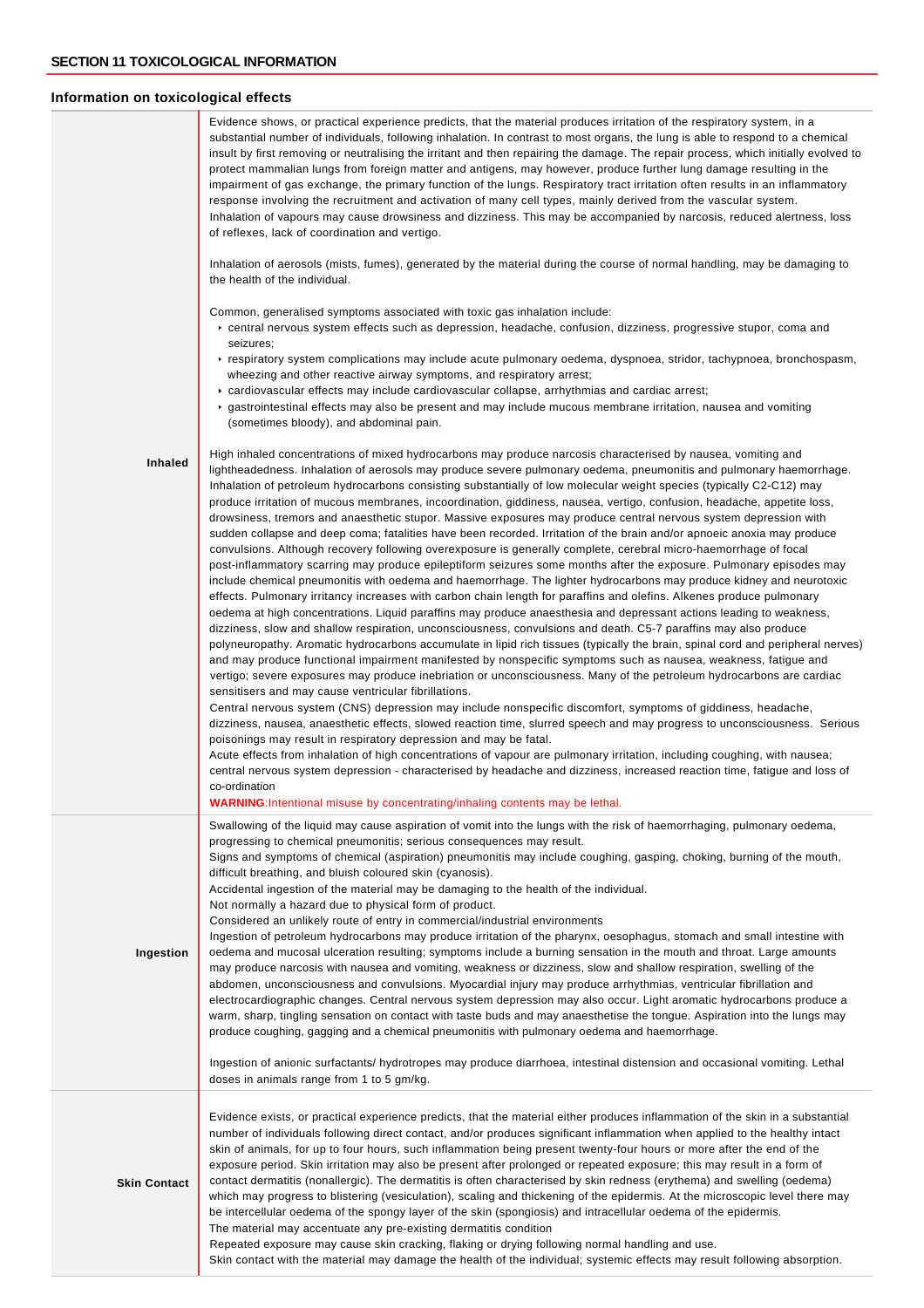|                                                                       | Spray mist may produce discomfort                                                                                                                                                                                                                                                                                                                                                                                                                                                                                                                                                                                                                                                                                                                                                                                                                                                                                                                                                                                                                                                                                                                                                                                                                                                                                                                                                                                                                                                                                                                                                                                                                                                                                                                                                                                                                                                                                                                                                                                                                                                                                                                                                                                                                                                                                                                                                                                                                                                                                                                                                                                        |                                                                                                                                                                                                                                                                                                                                                                                                                                                                                                                                    |  |  |  |
|-----------------------------------------------------------------------|--------------------------------------------------------------------------------------------------------------------------------------------------------------------------------------------------------------------------------------------------------------------------------------------------------------------------------------------------------------------------------------------------------------------------------------------------------------------------------------------------------------------------------------------------------------------------------------------------------------------------------------------------------------------------------------------------------------------------------------------------------------------------------------------------------------------------------------------------------------------------------------------------------------------------------------------------------------------------------------------------------------------------------------------------------------------------------------------------------------------------------------------------------------------------------------------------------------------------------------------------------------------------------------------------------------------------------------------------------------------------------------------------------------------------------------------------------------------------------------------------------------------------------------------------------------------------------------------------------------------------------------------------------------------------------------------------------------------------------------------------------------------------------------------------------------------------------------------------------------------------------------------------------------------------------------------------------------------------------------------------------------------------------------------------------------------------------------------------------------------------------------------------------------------------------------------------------------------------------------------------------------------------------------------------------------------------------------------------------------------------------------------------------------------------------------------------------------------------------------------------------------------------------------------------------------------------------------------------------------------------|------------------------------------------------------------------------------------------------------------------------------------------------------------------------------------------------------------------------------------------------------------------------------------------------------------------------------------------------------------------------------------------------------------------------------------------------------------------------------------------------------------------------------------|--|--|--|
|                                                                       | Anionic surfactants/ hydrotropes generally produce skin reactions following the removal of natural oils. The skin may appear<br>red and may become sore. Papular dermatitis may also develop. Sensitive individuals may exhibit cracking, scaling and<br>blistering.<br>Open cuts, abraded or irritated skin should not be exposed to this material<br>Aromatic hydrocarbons may produce skin irritation, vasodilation with erythema and changes in endothelial cell permeability.<br>Systemic intoxication, resulting from contact with the light aromatics, is unlikely due to the slow rate of permeation.                                                                                                                                                                                                                                                                                                                                                                                                                                                                                                                                                                                                                                                                                                                                                                                                                                                                                                                                                                                                                                                                                                                                                                                                                                                                                                                                                                                                                                                                                                                                                                                                                                                                                                                                                                                                                                                                                                                                                                                                            |                                                                                                                                                                                                                                                                                                                                                                                                                                                                                                                                    |  |  |  |
|                                                                       | Branching of the side chain appears to increase percutaneous absorption.                                                                                                                                                                                                                                                                                                                                                                                                                                                                                                                                                                                                                                                                                                                                                                                                                                                                                                                                                                                                                                                                                                                                                                                                                                                                                                                                                                                                                                                                                                                                                                                                                                                                                                                                                                                                                                                                                                                                                                                                                                                                                                                                                                                                                                                                                                                                                                                                                                                                                                                                                 |                                                                                                                                                                                                                                                                                                                                                                                                                                                                                                                                    |  |  |  |
|                                                                       | Direct contact with the eye may not cause irritation because of the extreme volatility of the gas; however concentrated<br>atmospheres may produce irritation after brief exposures<br>Direct eye contact with some concentrated anionic surfactants/ hydrotropes produces corneal damage, in some cases<br>severe. Low concentrations may produce immediate discomfort, conjunctival hyperaemia, and oedema of the corneal<br>epithelium. Healing may take several days. Temporary clouding of the cornea may occur.                                                                                                                                                                                                                                                                                                                                                                                                                                                                                                                                                                                                                                                                                                                                                                                                                                                                                                                                                                                                                                                                                                                                                                                                                                                                                                                                                                                                                                                                                                                                                                                                                                                                                                                                                                                                                                                                                                                                                                                                                                                                                                    |                                                                                                                                                                                                                                                                                                                                                                                                                                                                                                                                    |  |  |  |
| Eye                                                                   | Petroleum hydrocarbons may produce pain after direct contact with the eyes. Slight, but transient disturbances of the corneal<br>epithelium may also result. The aromatic fraction may produce irritation and lachrymation.<br>Limited evidence or practical experience suggests, that the material may cause moderate eye irritation in a substantial<br>number of individuals and/or may produce significant ocular lesions which are present twenty-four hours or more after<br>instillation into the eye(s) of experimental animals. Repeated or prolonged exposure may cause moderate inflammation<br>(similar to windburn) characterised by a temporary redness of the conjunctiva (conjunctivitis); temporary impairment of<br>vision and/or other transient eye damage/ulceration may occur.                                                                                                                                                                                                                                                                                                                                                                                                                                                                                                                                                                                                                                                                                                                                                                                                                                                                                                                                                                                                                                                                                                                                                                                                                                                                                                                                                                                                                                                                                                                                                                                                                                                                                                                                                                                                                     |                                                                                                                                                                                                                                                                                                                                                                                                                                                                                                                                    |  |  |  |
| Chronic                                                               | Long-term exposure to respiratory irritants may result in disease of the airways involving difficult breathing and related<br>systemic problems.<br>Limited evidence suggests that repeated or long-term occupational exposure may produce cumulative health effects<br>involving organs or biochemical systems.<br>animal studies where effects have been observed in the absence of marked maternal toxicity, or at around the same dose<br>levels as other toxic effects but which are not secondary non-specific consequences of the other toxic effects.<br>Exposure to the material may cause concerns for human fertility, on the basis that similar materials provide some evidence<br>of impaired fertility in the absence of toxic effects, or evidence of impaired fertility occurring at around the same dose<br>levels as other toxic effects, but which are not a secondary non-specific consequence of other toxic effects.<br>Principal route of occupational exposure to the gas is by inhalation.<br>Repeated or prolonged exposure to mixed hydrocarbons may produce narcosis with dizziness, weakness, irritability,<br>paraesthesias of the extremities, weight loss and anaemia and degenerative changes in the liver and kidney. Chronic<br>exposure by petroleum workers, to the lighter hydrocarbons, has been associated with visual disturbances, damage to the<br>central nervous system, peripheral neuropathies (including numbness and paraesthesias), psychological and<br>neurophysiological deficits, bone marrow toxicities (including hypoplasia possibly due to benzene) and hepatic and renal<br>involvement. Chronic dermal exposure to petroleum hydrocarbons may result in defatting which produces localised<br>dermatoses. Surface cracking and erosion may also increase susceptibility to infection by microorganisms. One<br>with a dose-response relationship indicating an association between routine workplace exposure to petroleum or one of its<br>constituents and skin cancer, particularly melanoma. Other studies have been unable to confirm this finding.<br>Prolonged or repeated skin contact may cause degreasing with drying, cracking and dermatitis following.<br>Studies with some ethylene glycol ethers and their esters indicate reproductive changes, testicular atrophy, infertility and<br>have been found to be the proximal reproductive toxin in animals. The potency of these metabolites decrease significantly<br>as the chain length of the ether increases. Consequently glycol ethers with longer substituents (e.g diethylene glycols, | There is some evidence that human exposure to the material may result in developmental toxicity. This evidence is based on<br>concentration and/or memory loss, tremor in the fingers and tongue, vertigo, olfactory disorders, constriction of visual field,<br>epidemiological study of petroleum refinery workers has reported elevations in standard mortality ratios for skin cancer along<br>kidney function changes. The metabolic acetic acid derivatives of the glycol ethers (alkoxyacetic acids), not the ether itself, |  |  |  |
|                                                                       | triethylene glycols) have not generally been associated with reproductive effects. One of the most sensitive indicators of<br>toxic effects observed from many of the glycol ethers is an increase in the erythrocytic osmotic fragility in rats. This<br>appears to be related to the development of haemoglobinuria (blood in the urine) at higher exposure levels or as a result of<br>chronic exposure. Ethylene glycol ethers and acetates are mainly metabolised to alkoxyacetic acids but there is also a minor<br>pathway through ethylene glycol to oxalic acid. The main pathway of ethylene glycol ethers is associated with significant<br>clinical or experimental health effects, but the minor pathway is also interesting because formation of urinary stones depends<br>principally upon urinary concentration of oxalate and calcium. In one study (1) the tendency to form urinary stones was 2.4<br>times higher amongst silk-screen printers exposed to ethylene glycol ethers, than among office workers. (1) Laitinen J., et al:<br>Occupational Environmental Medicine 1996, 53 595-600                                                                                                                                                                                                                                                                                                                                                                                                                                                                                                                                                                                                                                                                                                                                                                                                                                                                                                                                                                                                                                                                                                                                                                                                                                                                                                                                                                                                                                                                                                          |                                                                                                                                                                                                                                                                                                                                                                                                                                                                                                                                    |  |  |  |
| <b>Nulon Foaming Air</b>                                              |                                                                                                                                                                                                                                                                                                                                                                                                                                                                                                                                                                                                                                                                                                                                                                                                                                                                                                                                                                                                                                                                                                                                                                                                                                                                                                                                                                                                                                                                                                                                                                                                                                                                                                                                                                                                                                                                                                                                                                                                                                                                                                                                                                                                                                                                                                                                                                                                                                                                                                                                                                                                                          |                                                                                                                                                                                                                                                                                                                                                                                                                                                                                                                                    |  |  |  |
| <b>Intake Cleaner (Nulon</b><br><b>Foaming Air Intake</b><br>Cleaner) | <b>TOXICITY</b><br>Not Available                                                                                                                                                                                                                                                                                                                                                                                                                                                                                                                                                                                                                                                                                                                                                                                                                                                                                                                                                                                                                                                                                                                                                                                                                                                                                                                                                                                                                                                                                                                                                                                                                                                                                                                                                                                                                                                                                                                                                                                                                                                                                                                                                                                                                                                                                                                                                                                                                                                                                                                                                                                         | <b>IRRITATION</b><br>Not Available                                                                                                                                                                                                                                                                                                                                                                                                                                                                                                 |  |  |  |
|                                                                       | <b>TOXICITY</b>                                                                                                                                                                                                                                                                                                                                                                                                                                                                                                                                                                                                                                                                                                                                                                                                                                                                                                                                                                                                                                                                                                                                                                                                                                                                                                                                                                                                                                                                                                                                                                                                                                                                                                                                                                                                                                                                                                                                                                                                                                                                                                                                                                                                                                                                                                                                                                                                                                                                                                                                                                                                          | <b>IRRITATION</b>                                                                                                                                                                                                                                                                                                                                                                                                                                                                                                                  |  |  |  |
|                                                                       | Dermal (rabbit) LD50: >1900 mg/kg[1]                                                                                                                                                                                                                                                                                                                                                                                                                                                                                                                                                                                                                                                                                                                                                                                                                                                                                                                                                                                                                                                                                                                                                                                                                                                                                                                                                                                                                                                                                                                                                                                                                                                                                                                                                                                                                                                                                                                                                                                                                                                                                                                                                                                                                                                                                                                                                                                                                                                                                                                                                                                     | [Manufacturer]                                                                                                                                                                                                                                                                                                                                                                                                                                                                                                                     |  |  |  |
| aromatic 150                                                          | Inhalation (rat) LC50: >3670 ppm/8 h *[2]                                                                                                                                                                                                                                                                                                                                                                                                                                                                                                                                                                                                                                                                                                                                                                                                                                                                                                                                                                                                                                                                                                                                                                                                                                                                                                                                                                                                                                                                                                                                                                                                                                                                                                                                                                                                                                                                                                                                                                                                                                                                                                                                                                                                                                                                                                                                                                                                                                                                                                                                                                                |                                                                                                                                                                                                                                                                                                                                                                                                                                                                                                                                    |  |  |  |
|                                                                       | Oral (rat) LD50: >4500 mg/kg/4H[1]                                                                                                                                                                                                                                                                                                                                                                                                                                                                                                                                                                                                                                                                                                                                                                                                                                                                                                                                                                                                                                                                                                                                                                                                                                                                                                                                                                                                                                                                                                                                                                                                                                                                                                                                                                                                                                                                                                                                                                                                                                                                                                                                                                                                                                                                                                                                                                                                                                                                                                                                                                                       |                                                                                                                                                                                                                                                                                                                                                                                                                                                                                                                                    |  |  |  |
|                                                                       | <b>TOXICITY</b>                                                                                                                                                                                                                                                                                                                                                                                                                                                                                                                                                                                                                                                                                                                                                                                                                                                                                                                                                                                                                                                                                                                                                                                                                                                                                                                                                                                                                                                                                                                                                                                                                                                                                                                                                                                                                                                                                                                                                                                                                                                                                                                                                                                                                                                                                                                                                                                                                                                                                                                                                                                                          | <b>IRRITATION</b>                                                                                                                                                                                                                                                                                                                                                                                                                                                                                                                  |  |  |  |
| methyl isobutyl                                                       | Dermal (rabbit) LD50: 2883.6 mg/kgbody weight <sup>[1]</sup>                                                                                                                                                                                                                                                                                                                                                                                                                                                                                                                                                                                                                                                                                                                                                                                                                                                                                                                                                                                                                                                                                                                                                                                                                                                                                                                                                                                                                                                                                                                                                                                                                                                                                                                                                                                                                                                                                                                                                                                                                                                                                                                                                                                                                                                                                                                                                                                                                                                                                                                                                             | Eye (rabbit): 20 mg open SEVERE                                                                                                                                                                                                                                                                                                                                                                                                                                                                                                    |  |  |  |
| carbinol                                                              | Oral (rat) LD50: 2590 mg/kgd <sup>[2]</sup>                                                                                                                                                                                                                                                                                                                                                                                                                                                                                                                                                                                                                                                                                                                                                                                                                                                                                                                                                                                                                                                                                                                                                                                                                                                                                                                                                                                                                                                                                                                                                                                                                                                                                                                                                                                                                                                                                                                                                                                                                                                                                                                                                                                                                                                                                                                                                                                                                                                                                                                                                                              | Skin (rabbit): 10 mg/24h open mild                                                                                                                                                                                                                                                                                                                                                                                                                                                                                                 |  |  |  |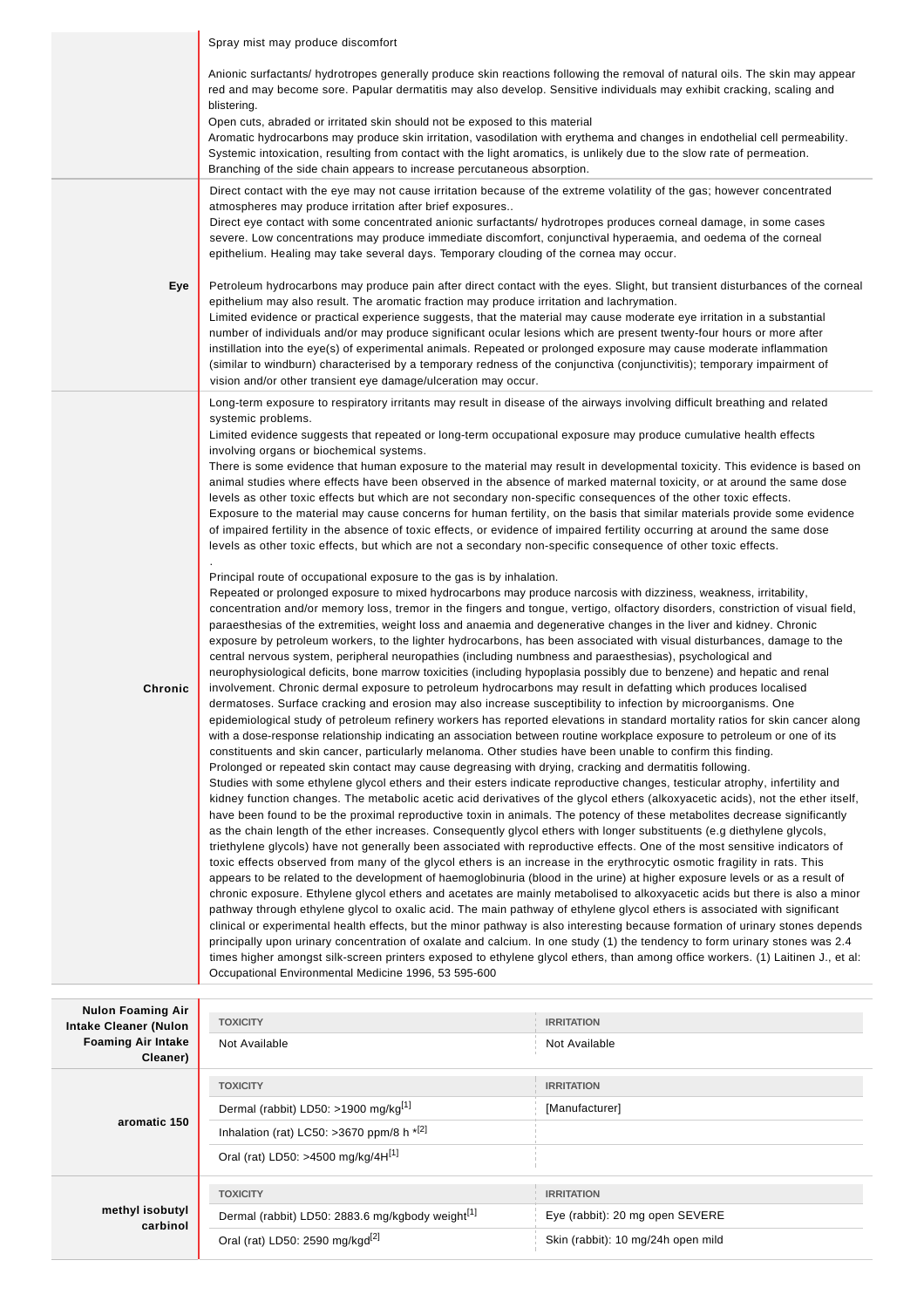| <b>TOXICITY</b>                                                                                        | <b>IRRITATION</b>                                                                                                      |
|--------------------------------------------------------------------------------------------------------|------------------------------------------------------------------------------------------------------------------------|
| dermal (rat) LD50: >2000 mg/kg $[1]$                                                                   | * [Union Carbide]                                                                                                      |
| Inhalation (rat) LC50: 450 ppm/4H <sup>[2]</sup>                                                       | Eye (rabbit): 100 mg SEVERE                                                                                            |
| Oral (rat) LD50: 250 mg/kg <sup>[2]</sup>                                                              | Eye (rabbit): 100 mg/24h-moderate                                                                                      |
|                                                                                                        | Skin (rabbit): 500 mg, open; mild                                                                                      |
| <b>TOXICITY</b>                                                                                        | <b>IRRITATION</b>                                                                                                      |
| Inhalation (mouse) LC50: >15.6<17.9 mm/l2 $h^{[1]}$                                                    | Not Available                                                                                                          |
| Inhalation (mouse) LC50: 410000 ppm2 h <sup>[1]</sup>                                                  |                                                                                                                        |
| Inhalation (rat) LC50: >570000<17.9 ppm15 min <sup>[1]</sup>                                           |                                                                                                                        |
| Inhalation (rat) LC50: >800000 ppm15 min <sup>[1]</sup>                                                |                                                                                                                        |
| Inhalation (rat) LC50: 1354.944 mg/L15 min <sup>[1]</sup>                                              |                                                                                                                        |
| Inhalation (rat) LC50: 1355 mg/l15 min <sup>[1]</sup>                                                  |                                                                                                                        |
| Inhalation (rat) LC50: 1442.738 mg/L15 min <sup>[1]</sup>                                              |                                                                                                                        |
| Inhalation (rat) LC50: 1443 mg/l15 min <sup>[1]</sup>                                                  |                                                                                                                        |
| Unless otherwise specified data extracted from RTECS - Register of Toxic Effect of chemical Substances | 1. Value obtained from Europe ECHA Registered Substances - Acute toxicity 2.* Value obtained from manufacturer's msds. |
|                                                                                                        |                                                                                                                        |

**AROMATIC 150** Asthma-like symptoms may continue for months or even years after exposure to the material ceases. This may be due to a non-allergenic condition known as reactive airways dysfunction syndrome (RADS) which can occur following exposure to high levels of highly irritating compound. Key criteria for the diagnosis of RADS include the absence of preceding respiratory disease, in a non-atopic individual, with abrupt onset of persistent asthma-like symptoms within minutes to hours of a documented exposure to the irritant. A reversible airflow pattern, on spirometry, with the presence of moderate to severe bronchial hyperreactivity on methacholine challenge testing and the lack of minimal lymphocytic inflammation, without eosinophilia, have also been included in the criteria for diagnosis of RADS. RADS (or asthma) following an irritating inhalation is an infrequent disorder with rates related to the concentration of and duration of exposure to the irritating substance. Industrial bronchitis, on the other hand, is a disorder that occurs as result of exposure due to high concentrations of irritating substance (often particulate in nature) and is completely reversible after exposure ceases. The disorder is characterised by dyspnea, cough and mucus production. **for petroleum:** This product contains benzene which is known to cause acute myeloid leukaemia and n-hexane which has been shown to metabolize to compounds which are neuropathic. This product contains toluene. There are indications from animal studies that prolonged exposure to high concentrations of toluene may lead to hearing loss. This product contains ethyl benzene and naphthalene from which there is evidence of tumours in rodents **Carcinogenicity:** Inhalation exposure to mice causes liver tumours, which are not considered relevant to humans. Inhalation exposure to rats causes kidney tumours which are not considered relevant to humans. **Mutagenicity:** There is a large database of mutagenicity studies on gasoline and gasoline blending streams, which use a wide variety of endpoints and give predominantly negative results. All in vivo studies in animals and recent studies in exposed humans (e.g. petrol service station attendants) have shown negative results in mutagenicity assays. **Reproductive Toxicity:** Repeated exposure of pregnant rats to high concentrations of toluene (around or exceeding 1000 ppm) can cause developmental effects, such as lower birth weight and developmental neurotoxicity, on the foetus. However, in a two-generation reproductive study in rats exposed to gasoline vapour condensate, no adverse effects on the foetus were observed. **Human Effects:** Prolonged/ repeated contact may cause defatting of the skin which can lead to dermatitis and may make the skin more susceptible to irritation and penetration by other materials. Lifetime exposure of rodents to gasoline produces carcinogenicity although the relevance to humans has been questioned. Gasoline induces kidney cancer in male rats as a consequence of accumulation of the alpha2-microglobulin protein in hyaline droplets in the male (but not female) rat kidney. Such abnormal accumulation represents lysosomal overload and leads to chronic renal tubular cell degeneration, accumulation of cell debris, mineralisation of renal medullary tubules and necrosis. A sustained regenerative proliferation occurs in epithelial cells with subsequent neoplastic transformation with continued exposure. The alpha2-microglobulin is produced under the influence of hormonal controls in male rats but not in females and, more importantly, not in humans. **METHYL ISOBUTYL CARBINOL** Asthma-like symptoms may continue for months or even years after exposure to the material ceases. This may be due to a non-allergenic condition known as reactive airways dysfunction syndrome (RADS) which can occur following exposure to high levels of highly irritating compound. Key criteria for the diagnosis of RADS include the absence of preceding respiratory disease, in a non-atopic individual, with abrupt onset of persistent asthma-like symptoms within minutes to hours of a documented exposure to the irritant. A reversible airflow pattern, on spirometry, with the presence of moderate to severe bronchial hyperreactivity on methacholine challenge testing and the lack of minimal lymphocytic inflammation, without eosinophilia, have also been included in the criteria for diagnosis of RADS. RADS (or asthma) following an irritating inhalation is an infrequent disorder with rates related to the concentration of and duration of exposure to the irritating substance. Industrial bronchitis, on the other hand, is a disorder that occurs as result of exposure due to high concentrations of irritating substance (often particulate in nature) and is completely reversible after exposure ceases. The disorder is characterised by dyspnea, cough and mucus production.

The material may cause skin irritation after prolonged or repeated exposure and may produce a contact dermatitis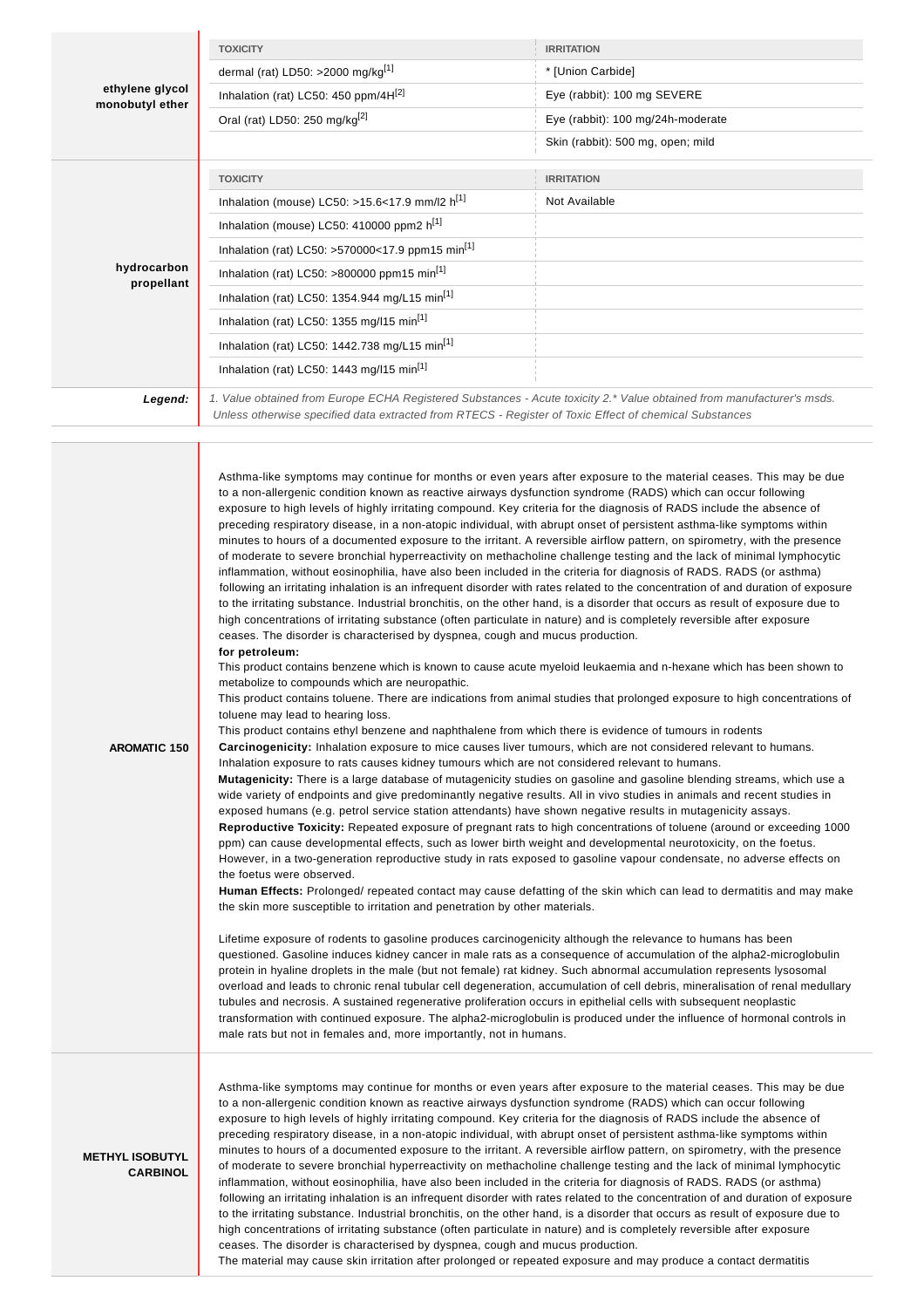(nonallergic). This form of dermatitis is often characterised by skin redness (erythema) and swelling epidermis. Histologically there may be intercellular oedema of the spongy layer (spongiosis) and intracellular oedema of the epidermis.

The material may produce severe irritation to the eye causing pronounced inflammation. Repeated or prolonged exposure to irritants may produce conjunctivitis.

The material may cause skin irritation after prolonged or repeated exposure and may produce a contact dermatitis (nonallergic). This form of dermatitis is often characterised by skin redness (erythema) and swelling epidermis. Histologically there may be intercellular oedema of the spongy layer (spongiosis) and intracellular oedema of the epidermis.

For ethylene glycol monoalkyl ethers and their acetates (EGMAEs):

Typical members of this category are ethylene glycol propylene ether (EGPE), ethylene glycol butyl ether (EGBE) and ethylene glycol hexyl ether (EGHE) and their acetates.

EGMAEs are substrates for alcohol dehydrogenase isozyme ADH-3, which catalyzes the conversion of their terminal alcohols to aldehydes (which are transient metabolites). Further, rapid conversion of the aldehydes by aldehyde dehydrogenase produces alkoxyacetic acids, which are the predominant urinary metabolites of mono substituted glycol ethers.

**Acute Toxicity:** Oral LD50 values in rats for all category members range from 739 (EGHE) to 3089 mg/kg bw (EGPE), with values increasing with decreasing molecular weight. Four to six hour acute inhalation toxicity studies were conducted for these chemicals in rats at the highest vapour concentrations practically achievable. Values range from LC0 > 85 ppm (508 mg/m3) for EGHE, LC50 > 400ppm (2620 mg/m3) for EGBEA to LC50 > 2132 ppm (9061 mg/m3) for EGPE. No lethality was observed for any of these materials under these conditions. Dermal LD50 values in rabbits range from 435 mg/kg bw (EGBE) to 1500 mg/kg bw (EGBEA). Overall these category members can be considered to be of low to moderate acute toxicity. All category members cause reversible irritation to skin and eyes, with EGBEA less irritating and EGHE more irritating than the other category members. EGPE and EGBE are not sensitisers in experimental animals or humans. Signs of acute toxicity in rats, mice and rabbits are consistent with haemolysis (with the exception of EGHE) and non-specific CNS depression typical of organic solvents in general. Alkoxyacetic acid metabolites, propoxyacetic acid (PAA) and butoxyacetic acid (BAA), are responsible for the red blood cell hemolysis. Signs of toxicity in humans deliberately ingesting cleaning fluids containing 9-22% EGBE are similar to those of rats, with the exception of haemolysis. Although decreased blood haemoglobin and/or haemoglobinuria were observed in some of the human cases, it is not clear if this was due to haemolysis or haemodilution as a result of administration of large volumes of fluid. Red blood cells of humans are many-fold more resistant to toxicity from EGPE and EGBE in vitro than those of rats. **Repeat dose toxicity:** The fact that the NOAEL for repeated dose toxicity of EGBE is less than that of EGPE is consistent with red blood cells being more sensitive to EGBE than EGPE. Blood from mice, rats, hamsters, rabbits and baboons were sensitive to the effects of BAA in vitro and displayed similar responses, which included erythrocyte swelling (increased haematocrit and mean corpuscular hemoglobin), followed by hemolysis. Blood from humans, pigs, dogs, cats, and guinea pigs was less sensitive to haemolysis by BAA in vitro.

### **ETHYLENE GLYCOL MONOBUTYL ETHER**

**Mutagenicity:** In the absence and presence of metabolic activation, EGBE tested negative for mutagenicity in Ames tests conducted in S. typhimurium strains TA97, TA98, TA100, TA1535 and TA1537 and EGHE tested negative in strains TA98, TA100, TA1535, TA1537 and TA1538. In vitro cytogenicity and sister chromatid exchange assays with EGBE and EGHE in Chinese Hamster Ovary Cells with and without metabolic activation and in vivo micronucleus tests with EGBE in rats and mice were negative, indicating that these glycol ethers are not genotoxic.

**Carcinogenicity:** In a 2-year inhalation chronic toxicity and carcinogenicity study with EGBE in rats and mice a significant increase in the incidence of liver haemangiosarcomas was seen in male mice and forestomach tumours in female mice. It was decided that based on the mode of action data available, there was no significant hazard for human carcinogenicity

**Reproductive and developmental toxicity**. The results of reproductive and developmental toxicity studies indicate that the glycol ethers in this category are not selectively toxic to the reproductive system or developing fetus, developmental toxicity is secondary to maternal toxicity. The repeated dose toxicity studies in which reproductive organs were examined indicate that the members of this category are not associated with toxicity to reproductive organs (including the testes). Results of the developmental toxicity studies conducted via inhalation exposures during gestation periods on EGPE (rabbits -125, 250, 500 ppm or 531, 1062, or 2125 mg/m3 and rats - 100, 200, 300, 400 ppm or 425, 850, 1275, or 1700 mg/m3), EGBE (rat and rabbit - 25, 50, 100, 200 ppm or 121, 241, 483, or 966 mg/m3), and EGHE (rat and rabbit - 20.8, 41.4, 79.2 ppm or 124, 248, or 474 mg/m3) indicate that the members of the category are not teratogenic. The NOAELs for developmental toxicity are greater than 500 ppm or 2125 mg/m3 (rabbit-EGPE), 100 ppm or 425 mg/m3 (rat-EGPE), 50 ppm or 241 mg/m3 (rat EGBE) and 100 ppm or 483 mg/m3 (rabbit EGBE) and greater than 79.2 ppm or 474 mg/m3 (rat and rabbit-EGHE).

Exposure of pregnant rats to ethylene glycol monobutyl ether (2-butoxyethanol) at 100 ppm or rabbits at 200 ppm during organogenesis resulted in maternal toxicity and embryotoxicity including a decreased number of viable implantations per litter. Slight foetoxicity in the form of poorly ossified or unossified skeletal elements was also apparent in rats. Teratogenic effects were not observed in other species.

At least one researcher has stated that the reproductive effects were less than that of other monoalkyl ethers of ethylene glycol.

Chronic exposure may cause anaemia, macrocytosis, abnormally large red cells and abnormal red cell fragility. Exposure of male and female rats and mice for 14 weeks to 2 years produced a regenerative haemolytic anaemia and subsequent effects on the haemopoietic system in rats and mice. In addition, 2-butoxyethanol exposures caused increases in the incidence of neoplasms and nonneoplastic lesions (1). The occurrence of the anaemia was concentrationdependent and more pronounced in rats and females. In this study it was proposed that 2-butoxyethanol at concentrations of 500 ppm and greater produced an acute disseminated thrombosis and bone infarction in male and female rats as a result of severe acute haemolysis and reduced deformability of erythrocytes or through anoxic damage to endothelial cells that compromise blood flow. In two-year studies, 2-butoxyethanol continued to affect circulating erythroid mass, inducing a responsive anaemia. Rats showed a marginal increase in the incidence of benign or malignant pheochromocytomas (combined) of the adrenal gland. In mice, 2-butoxyethanol exposure resulted in a concentration dependent increase in the incidence of squamous cell papilloma or carcinoma of the forestomach. It was hypothesised that exposure-induced irritation produced inflammatory and hyperplastic effects in the forestomach and that the neoplasia were associated with a continuation of the injury/ degeneration process. Exposure also produced a concentration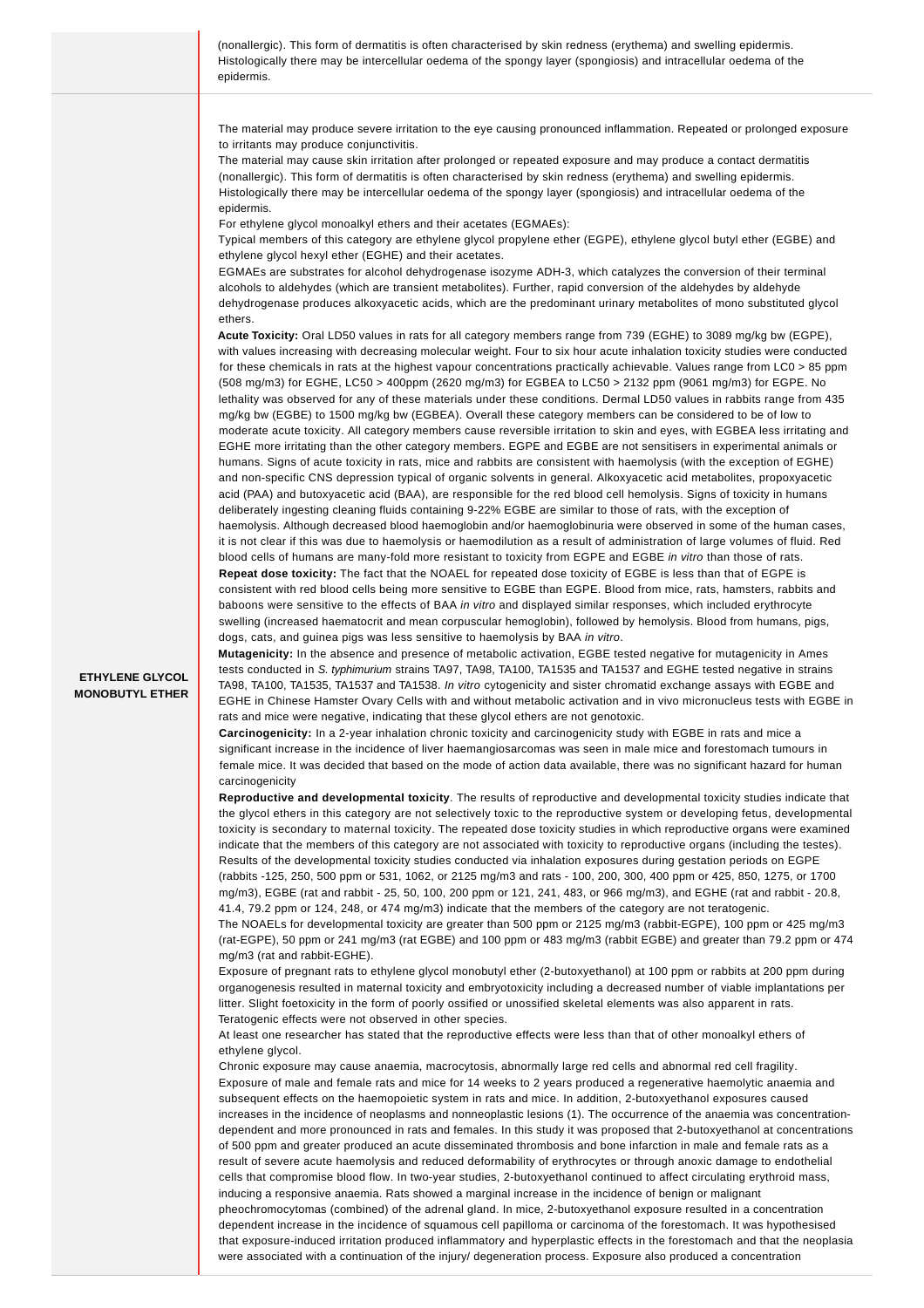-dependent increase in the incidence of haemangiosarcoma of the liver of male mice and hepatocellular carcinoma. 1: NTP Toxicology Program Technical report Series 484, March 2000.

#### For ethylene glycol:

Ethylene glycol is quickly and extensively absorbed through the gastrointestinal tract. Limited information suggests that it is also absorbed through the respiratory tract; dermal absorption is apparently slow. Following absorption, ethylene glycol is distributed throughout the body according to total body water. In most mammalian species, including humans, ethylene glycol is initially metabolised by alcohol.

dehydrogenase to form glycolaldehyde, which is rapidly converted to glycolic acid and glyoxal by aldehyde oxidase and aldehyde dehydrogenase. These metabolites are oxidised to glyoxylate; glyoxylate may be further metabolised to formic acid, oxalic acid, and glycine. Breakdown of both glycine and formic acid can generate CO2, which is one of the major elimination products of ethylene glycol. In addition to exhaled CO2, ethylene glycol is eliminated in the urine as both the parent compound and glycolic acid. Elimination of ethylene glycol from the plasma in both humans and laboratory animals is rapid after oral exposure; elimination half-lives are in the range of 1-4 hours in most species tested.

**Respiratory Effects.** Respiratory system involvement occurs 12-24 hours after ingestion of sufficient amounts of ethylene glycol and is considered to be part of a second stage in ethylene glycol poisoning The symptoms include hyperventilation, shallow rapid breathing, and generalized pulmonary edema with calcium oxalate crystals occasionally present in the lung parenchyma. Respiratory system involvement appears to be dose-dependent and occurs concomitantly with cardiovascular changes. Pulmonary infiltrates and other changes compatible with adult respiratory distress syndrome (ARDS) may characterise the second stage of ethylene glycol poisoning Pulmonary oedema can be secondary to cardiac failure, ARDS, or aspiration of gastric contents. Symptoms related to acidosis such as hyperpnea and tachypnea are frequently observed; however, major respiratory morbidities such as pulmonary edema and bronchopneumonia are relatively rare and usually only observed with extreme poisoning (e.g., in only 5 of 36 severely poisoned cases).

**Cardiovascular Effects.** Cardiovascular system involvement in humans occurs at the same time as respiratory system involvement, during the second phase of oral ethylene glycol poisoning, which is 12- 24 hours after acute exposure. The symptoms of cardiac involvement include tachycardia, ventricular gallop and cardiac enlargement. Ingestion of ethylene glycol may also cause hypertension or hypotension, which may progress to cardiogenic shock. Myocarditis has been observed at autopsy in cases of people who died following acute ingestion of ethylene glycol. As in the case of respiratory effects, cardiovascular involvement occurs with ingestion of relatively high doses of ethylene glycol. Nevertheless, circulatory disturbances are a rare occurrence, having been reported in only 8 of 36 severely poisoned cases.Therefore, it appears that acute exposure to high levels of ethylene glycol can cause serious cardiovascular effects in humans. The effects of a long-term, low-dose exposure are unknown.

**Gastrointestinal Effects.** Nausea, vomiting with or without blood, pyrosis, and abdominal cramping and pain are common early effects of acute ethylene glycol ingestion. Acute effects of ethylene glycol ingestion in one patient included intermittent diarrhea and abdominal pain, which were attributed to mild colonic ischaemia; severe abdominal pain secondary to colonic stricture and perforation developed 3 months after ingestion, and histology of the resected colon showed birefringent crystals highly suggestive of oxalate deposition.

**Musculoskeletal Effects.** Reported musculoskeletal effects in cases of acute ethylene glycol poisoning have included diffuse muscle tenderness and myalgias associated with elevated serum creatinine phosphokinase levels, and myoclonic jerks and tetanic contractions associated with hypocalcaemia.

**Hepatic Effects.** Central hydropic or fatty degeneration, parenchymal necrosis, and calcium oxalate crystals in the liver have been observed at autopsy in cases of people who died following acute ingestion of ethylene glycol.

**Renal Effects.** Adverse renal effects after ethylene glycol ingestion in humans can be observed during the third stage of ethylene glycol toxicity 24-72 hours after acute exposure. The hallmark of renal toxicity is the presence of birefringent calcium oxalate monohydrate crystals deposited in renal tubules and their presence in urine after ingestion of relatively high amounts of ethylene glycol. Other signs of nephrotoxicity can include tubular cell degeneration and necrosis and tubular interstitial inflammation. If untreated, the degree of renal damage caused by high doses of ethylene glycol progresses and leads to haematuria, proteinuria, decreased renal function, oliguria, anuria , and ultimately renal failure. These changes in the kidney are linked to acute tubular necrosis but normal or near normal renal function can return with adequate supportive therapy.

**Metabolic Effects.** One of the major adverse effects following acute oral exposure of humans to ethylene glycol involves metabolic changes. These changes occur as early as 12 hours after ethylene glycol exposure. Ethylene glycol intoxication is accompanied by metabolic acidosis which is manifested by decreased pH and bicarbonate content of serum and other bodily fluids caused by accumulation of excess glycolic acid. Other characteristic metabolic effects of ethylene glycol poisoning are increased serum anion gap, increased osmolal gap, and hypocalcaemia. Serum anion gap is calculated from concentrations of sodium, chloride, and bicarbonate, is normally 12-16 mM, and is typically elevated after ethylene glycol ingestion due to increases in unmeasured metabolite anions (mainly glycolate).

**Neurological Effects:** Adverse neurological reactions are among the first symptoms to appear in humans after ethylene glycol ingestion. These early neurotoxic effects are also the only symptoms attributed to unmetabolised ethylene glycol. Together with metabolic changes, they occur during the period of 30 minutes to 12 hours after exposure and are considered to be part of the first stage in ethylene glycol intoxication. In cases of acute intoxication, in which a large amount of ethylene glycol is ingested over a very short time period, there is a progression of neurological manifestations which, if not treated, may lead to generalized seizures and coma. Ataxia, slurred speech, confusion, and somnolence are common during the initial phase of ethylene glycol intoxication as are irritation, restlessness, and disorientation. Cerebral edema and crystalline deposits of calcium oxalate in the walls of small blood vessels in the brain were found at autopsy in people who died after acute ethylene glycol ingestion.

Effects on cranial nerves appear late (generally 5-20 days post-ingestion), are relatively rare, and according to some investigators constitute a fourth, late cerebral phase in ethylene glycol intoxication. Clinical manifestations of the cranial neuropathy commonly involve lower motor neurons of the facial and bulbar nerves and are reversible over many months. **Reproductive Effects:** Reproductive function after intermediate-duration oral exposure to ethylene glycol has been tested in three multi-generation studies (one in rats and two in mice) and several shorter studies (15-20 days in rats and mice). In these studies, effects on fertility, foetal viability, and male reproductive organs were observed in mice, while the only effect in rats was an increase in gestational duration.

**Developmental Effects:** The developmental toxicity of ethylene glycol has been assessed in several acute-duration studies using mice, rats, and rabbits. Available studies indicate that malformations, especially skeletal malformations occur in both mice and rats exposed during gestation; mice are apparently more sensitive to the developmental effects of ethylene glycol. Other evidence of embyrotoxicity in laboratory animals exposed to ethylene glycol exposure includes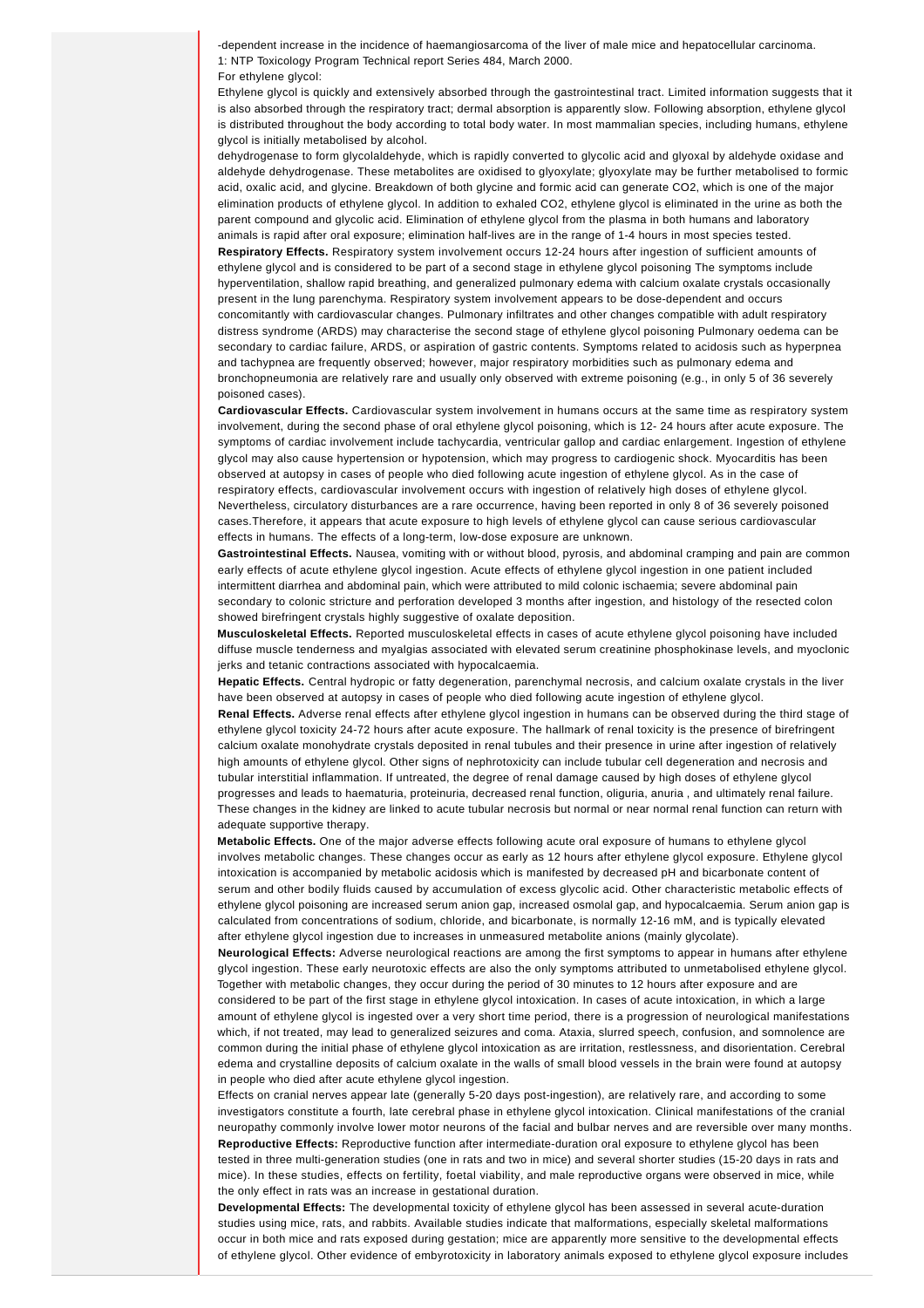|                    | reduction in foetal body weight.                                                                                                                                                                                                                                                                                                                                                                                                                                                                                                                                                                                                                                                                                                                                                                                                                                                                                                                                                                                                                                                                                                                                                                                                                                                                                                                                                                                                                                                                                                                                                                                                                                                                                                                                                                                                                                                                                                                                                                                                                                                                                                                                                                                                                                                                                                                                                                                                                         |
|--------------------|----------------------------------------------------------------------------------------------------------------------------------------------------------------------------------------------------------------------------------------------------------------------------------------------------------------------------------------------------------------------------------------------------------------------------------------------------------------------------------------------------------------------------------------------------------------------------------------------------------------------------------------------------------------------------------------------------------------------------------------------------------------------------------------------------------------------------------------------------------------------------------------------------------------------------------------------------------------------------------------------------------------------------------------------------------------------------------------------------------------------------------------------------------------------------------------------------------------------------------------------------------------------------------------------------------------------------------------------------------------------------------------------------------------------------------------------------------------------------------------------------------------------------------------------------------------------------------------------------------------------------------------------------------------------------------------------------------------------------------------------------------------------------------------------------------------------------------------------------------------------------------------------------------------------------------------------------------------------------------------------------------------------------------------------------------------------------------------------------------------------------------------------------------------------------------------------------------------------------------------------------------------------------------------------------------------------------------------------------------------------------------------------------------------------------------------------------------|
|                    | <b>Cancer:</b> No studies were located regarding cancer effects in humans or animals after dermal exposure to ethylene                                                                                                                                                                                                                                                                                                                                                                                                                                                                                                                                                                                                                                                                                                                                                                                                                                                                                                                                                                                                                                                                                                                                                                                                                                                                                                                                                                                                                                                                                                                                                                                                                                                                                                                                                                                                                                                                                                                                                                                                                                                                                                                                                                                                                                                                                                                                   |
|                    | glycol.                                                                                                                                                                                                                                                                                                                                                                                                                                                                                                                                                                                                                                                                                                                                                                                                                                                                                                                                                                                                                                                                                                                                                                                                                                                                                                                                                                                                                                                                                                                                                                                                                                                                                                                                                                                                                                                                                                                                                                                                                                                                                                                                                                                                                                                                                                                                                                                                                                                  |
|                    | Genotoxic Effects: Studies in humans have not addressed the genotoxic effects of ethylene glycol. However,                                                                                                                                                                                                                                                                                                                                                                                                                                                                                                                                                                                                                                                                                                                                                                                                                                                                                                                                                                                                                                                                                                                                                                                                                                                                                                                                                                                                                                                                                                                                                                                                                                                                                                                                                                                                                                                                                                                                                                                                                                                                                                                                                                                                                                                                                                                                               |
|                    | available in vivo and in vitro laboratory studies provide consistently negative genotoxicity results for ethylene glycol.                                                                                                                                                                                                                                                                                                                                                                                                                                                                                                                                                                                                                                                                                                                                                                                                                                                                                                                                                                                                                                                                                                                                                                                                                                                                                                                                                                                                                                                                                                                                                                                                                                                                                                                                                                                                                                                                                                                                                                                                                                                                                                                                                                                                                                                                                                                                |
|                    | NOTE: Changes in kidney, liver, spleen and lungs are observed in animals exposed to high concentrations of this                                                                                                                                                                                                                                                                                                                                                                                                                                                                                                                                                                                                                                                                                                                                                                                                                                                                                                                                                                                                                                                                                                                                                                                                                                                                                                                                                                                                                                                                                                                                                                                                                                                                                                                                                                                                                                                                                                                                                                                                                                                                                                                                                                                                                                                                                                                                          |
|                    |                                                                                                                                                                                                                                                                                                                                                                                                                                                                                                                                                                                                                                                                                                                                                                                                                                                                                                                                                                                                                                                                                                                                                                                                                                                                                                                                                                                                                                                                                                                                                                                                                                                                                                                                                                                                                                                                                                                                                                                                                                                                                                                                                                                                                                                                                                                                                                                                                                                          |
|                    | substance by all routes. ** ASCC (NZ) SDS<br>No significant acute toxicological data identified in literature search.<br>for Petroleum Hydrocarbon Gases:<br>In many cases, there is more than one potentially toxic constituent in a refinery gas. In those cases, the constituent that<br>is most toxic for a particular endpoint in an individual refinery stream is used to characterize the endpoint hazard for that<br>stream. The hazard potential for each mammalian endpoint for each of the petroleum hydrocarbon gases is dependent<br>upon each petroleum hydrocarbon gas constituent endpoint toxicity values (LC50, LOAEL, etc.) and the relative<br>concentration of the constituent present in that gas. It should also be noted that for an individual petroleum hydrocarbon<br>gas, the constituent characterizing toxicity may be different for different mammalian endpoints, again, being dependent<br>upon the concentration of the different constituents in each, distinct petroleum hydrocarbon gas.<br>All Hydrocarbon Gases Category members contain primarily hydrocarbons (i.e., alkanes and alkenes) and occasionally<br>asphyxiant gases like hydrogen. The inorganic components of the petroleum hydrocarbon gases are less toxic than the<br>C1 - C4 and C5 - C6 hydrocarbon components to both mammalian and aquatic organisms. Unlike other petroleum product<br>categories (e.g. gasoline, diesel fuel, lubricating oils, etc.), the inorganic and hydrocarbon constituents of hydrocarbon<br>gases can be evaluated for hazard individually to then predict the screening level hazard of the Category members<br>Acute toxicity: No acute toxicity LC50 values have been derived for the C1 -C4 and C5- C6 hydrocarbon (HC) fractions<br>because no mortality was observed at the highest exposure levels tested ( $\sim$ 5 mg/l) for these petroleum hydrocarbon gas<br>constituents. The order of acute toxicity of petroleum hydrocarbon gas constituents from most to least toxic is:<br>C5-C6 HCs (LC50 > 1063 ppm) > C1-C4 HCs (LC50 > 10,000 ppm) > benzene (LC50 = 13,700 ppm) > butadiene (LC50 =<br>129,000 ppm) > asphyxiant gases (hydrogen, carbon dioxide, nitrogen).<br>Repeat dose toxicity: With the exception of the asphyxiant gases, repeated dose toxicity has been observed in<br>individual selected petroleum hydrocarbon gas constituents. Based upon LOAEL values, the order of order of |
| <b>HYDROCARBON</b> | repeated-dose toxicity of these constituents from most toxic to the least toxic is:                                                                                                                                                                                                                                                                                                                                                                                                                                                                                                                                                                                                                                                                                                                                                                                                                                                                                                                                                                                                                                                                                                                                                                                                                                                                                                                                                                                                                                                                                                                                                                                                                                                                                                                                                                                                                                                                                                                                                                                                                                                                                                                                                                                                                                                                                                                                                                      |
| <b>PROPELLANT</b>  | Benzene (LOAEL .>=10 ppm) >C1-C4 HCs (LOAEL = 5,000 ppm; assumed to be 100% 2-butene) > C5-C6 HCs (LOAEL =                                                                                                                                                                                                                                                                                                                                                                                                                                                                                                                                                                                                                                                                                                                                                                                                                                                                                                                                                                                                                                                                                                                                                                                                                                                                                                                                                                                                                                                                                                                                                                                                                                                                                                                                                                                                                                                                                                                                                                                                                                                                                                                                                                                                                                                                                                                                               |
|                    | $6,625$ ppm) > butadiene (LOAEL = $8,000$ ppm) > asphyxiant gases (hydrogen, carbon dioxide, nitrogen).<br>Genotoxicity:                                                                                                                                                                                                                                                                                                                                                                                                                                                                                                                                                                                                                                                                                                                                                                                                                                                                                                                                                                                                                                                                                                                                                                                                                                                                                                                                                                                                                                                                                                                                                                                                                                                                                                                                                                                                                                                                                                                                                                                                                                                                                                                                                                                                                                                                                                                                 |
|                    | In vitro: The majority of the Petroleum Hydrocarbon Gases Category components are negative for in vitro genotoxicity.                                                                                                                                                                                                                                                                                                                                                                                                                                                                                                                                                                                                                                                                                                                                                                                                                                                                                                                                                                                                                                                                                                                                                                                                                                                                                                                                                                                                                                                                                                                                                                                                                                                                                                                                                                                                                                                                                                                                                                                                                                                                                                                                                                                                                                                                                                                                    |
|                    | The exceptions are: benzene and 1,3-butadiene, which are genotoxic in bacterial and mammalian in vitro test systems.                                                                                                                                                                                                                                                                                                                                                                                                                                                                                                                                                                                                                                                                                                                                                                                                                                                                                                                                                                                                                                                                                                                                                                                                                                                                                                                                                                                                                                                                                                                                                                                                                                                                                                                                                                                                                                                                                                                                                                                                                                                                                                                                                                                                                                                                                                                                     |
|                    | In vivo: The majority of the Petroleum Hydrocarbon Gases Category components are negative for in                                                                                                                                                                                                                                                                                                                                                                                                                                                                                                                                                                                                                                                                                                                                                                                                                                                                                                                                                                                                                                                                                                                                                                                                                                                                                                                                                                                                                                                                                                                                                                                                                                                                                                                                                                                                                                                                                                                                                                                                                                                                                                                                                                                                                                                                                                                                                         |
|                    | vivo genotoxicity. The                                                                                                                                                                                                                                                                                                                                                                                                                                                                                                                                                                                                                                                                                                                                                                                                                                                                                                                                                                                                                                                                                                                                                                                                                                                                                                                                                                                                                                                                                                                                                                                                                                                                                                                                                                                                                                                                                                                                                                                                                                                                                                                                                                                                                                                                                                                                                                                                                                   |
|                    | exceptions are benzene and 1,3-butadiene, which are genotoxic in <i>in vivo</i> test systems                                                                                                                                                                                                                                                                                                                                                                                                                                                                                                                                                                                                                                                                                                                                                                                                                                                                                                                                                                                                                                                                                                                                                                                                                                                                                                                                                                                                                                                                                                                                                                                                                                                                                                                                                                                                                                                                                                                                                                                                                                                                                                                                                                                                                                                                                                                                                             |
|                    | Developmental toxicity: Developmental effects were induced by two of the petroleum hydrocarbon gas constituents,                                                                                                                                                                                                                                                                                                                                                                                                                                                                                                                                                                                                                                                                                                                                                                                                                                                                                                                                                                                                                                                                                                                                                                                                                                                                                                                                                                                                                                                                                                                                                                                                                                                                                                                                                                                                                                                                                                                                                                                                                                                                                                                                                                                                                                                                                                                                         |
|                    | benzene and the C5 -C6 hydrocarbon fraction. No developmental toxicity was observed at the highest exposure levels                                                                                                                                                                                                                                                                                                                                                                                                                                                                                                                                                                                                                                                                                                                                                                                                                                                                                                                                                                                                                                                                                                                                                                                                                                                                                                                                                                                                                                                                                                                                                                                                                                                                                                                                                                                                                                                                                                                                                                                                                                                                                                                                                                                                                                                                                                                                       |
|                    | tested for the other petroleum hydrocarbon gas constituents tested for this effect. The asphyxiant gases have not been<br>tested for developmental toxicity. Based on LOAEL and NOAEL values, the order of acute toxicity of these constituents                                                                                                                                                                                                                                                                                                                                                                                                                                                                                                                                                                                                                                                                                                                                                                                                                                                                                                                                                                                                                                                                                                                                                                                                                                                                                                                                                                                                                                                                                                                                                                                                                                                                                                                                                                                                                                                                                                                                                                                                                                                                                                                                                                                                          |
|                    | from most to least toxic is:                                                                                                                                                                                                                                                                                                                                                                                                                                                                                                                                                                                                                                                                                                                                                                                                                                                                                                                                                                                                                                                                                                                                                                                                                                                                                                                                                                                                                                                                                                                                                                                                                                                                                                                                                                                                                                                                                                                                                                                                                                                                                                                                                                                                                                                                                                                                                                                                                             |
|                    | Benzene (LOAEL = 20 ppm) > butadiene (NOAEL .>=1,000 ppm) > C5-C6 HCs (LOAEL = 3,463 ppm) > C1-C4 HCs                                                                                                                                                                                                                                                                                                                                                                                                                                                                                                                                                                                                                                                                                                                                                                                                                                                                                                                                                                                                                                                                                                                                                                                                                                                                                                                                                                                                                                                                                                                                                                                                                                                                                                                                                                                                                                                                                                                                                                                                                                                                                                                                                                                                                                                                                                                                                    |
|                    | (NOAEL >=5,000 ppm; assumed to be 100% 2-butene) > asphyxiant gases (hydrogen, carbon dioxide, nitrogen).<br>Reproductive toxicity: Reproductive effects were induced by only two petroleum hydrocarbon gas constituents,                                                                                                                                                                                                                                                                                                                                                                                                                                                                                                                                                                                                                                                                                                                                                                                                                                                                                                                                                                                                                                                                                                                                                                                                                                                                                                                                                                                                                                                                                                                                                                                                                                                                                                                                                                                                                                                                                                                                                                                                                                                                                                                                                                                                                                |
|                    | benzene and isobutane (a constituent of the the C1-C4 hydrocarbon fraction). No reproductive toxicity was observed at                                                                                                                                                                                                                                                                                                                                                                                                                                                                                                                                                                                                                                                                                                                                                                                                                                                                                                                                                                                                                                                                                                                                                                                                                                                                                                                                                                                                                                                                                                                                                                                                                                                                                                                                                                                                                                                                                                                                                                                                                                                                                                                                                                                                                                                                                                                                    |
|                    | the highest exposure levels tested for the other petroleum hydrocarbon gas constituents tested for this effect. The                                                                                                                                                                                                                                                                                                                                                                                                                                                                                                                                                                                                                                                                                                                                                                                                                                                                                                                                                                                                                                                                                                                                                                                                                                                                                                                                                                                                                                                                                                                                                                                                                                                                                                                                                                                                                                                                                                                                                                                                                                                                                                                                                                                                                                                                                                                                      |
|                    | asphyxiant gases have not been tested for reproductive toxicity. Based on LOAEL and NOAEL values, the order of                                                                                                                                                                                                                                                                                                                                                                                                                                                                                                                                                                                                                                                                                                                                                                                                                                                                                                                                                                                                                                                                                                                                                                                                                                                                                                                                                                                                                                                                                                                                                                                                                                                                                                                                                                                                                                                                                                                                                                                                                                                                                                                                                                                                                                                                                                                                           |
|                    | reproductive toxicity of these constituents from most to least toxic is:                                                                                                                                                                                                                                                                                                                                                                                                                                                                                                                                                                                                                                                                                                                                                                                                                                                                                                                                                                                                                                                                                                                                                                                                                                                                                                                                                                                                                                                                                                                                                                                                                                                                                                                                                                                                                                                                                                                                                                                                                                                                                                                                                                                                                                                                                                                                                                                 |
|                    | Benzene (LOAEL = 300 ppm) > butadiene (NOAEL .>=6,000 ppm) > C5-C6 HCs (NOAEL .>=6,521 ppm) > C1-C4 HCs<br>(LOAEL = 9,000 ppm; assumed to be 100% isobutane) > asphyxiant gases (hydrogen, carbon dioxide, nitrogen)                                                                                                                                                                                                                                                                                                                                                                                                                                                                                                                                                                                                                                                                                                                                                                                                                                                                                                                                                                                                                                                                                                                                                                                                                                                                                                                                                                                                                                                                                                                                                                                                                                                                                                                                                                                                                                                                                                                                                                                                                                                                                                                                                                                                                                     |

| <b>Acute Toxicity</b>                       | $\circ$      | Carcinogenicity                           | $\circ$ |
|---------------------------------------------|--------------|-------------------------------------------|---------|
| <b>Skin</b><br><b>Irritation/Corrosion</b>  | $\checkmark$ | Reproductivity                            | $\odot$ |
| <b>Serious Eye</b><br>Damage/Irritation     | $\checkmark$ | <b>STOT - Single</b><br><b>Exposure</b>   |         |
| <b>Respiratory or Skin</b><br>sensitisation | $\circ$      | <b>STOT - Repeated</b><br><b>Exposure</b> | $\circ$ |
| <b>Mutagenicity</b>                         | $\circ$      | <b>Aspiration Hazard</b>                  | $\circ$ |

**Legend:** ◆ - Data required to make classification available

– Data available but does not fill the criteria for classification

– Data Not Available to make classification

## **SECTION 12 ECOLOGICAL INFORMATION**

## **Toxicity**

## **NOT AVAILABLE**

| Ingredient   | Endpoint         | <b>Test Duration</b> | <b>Effect</b> | Value         | <b>Species</b> | <b>BCF</b>    |
|--------------|------------------|----------------------|---------------|---------------|----------------|---------------|
| aromatic 150 | Available<br>Not | Not Available        | Not Available | Not Available | Not Available  | Not Available |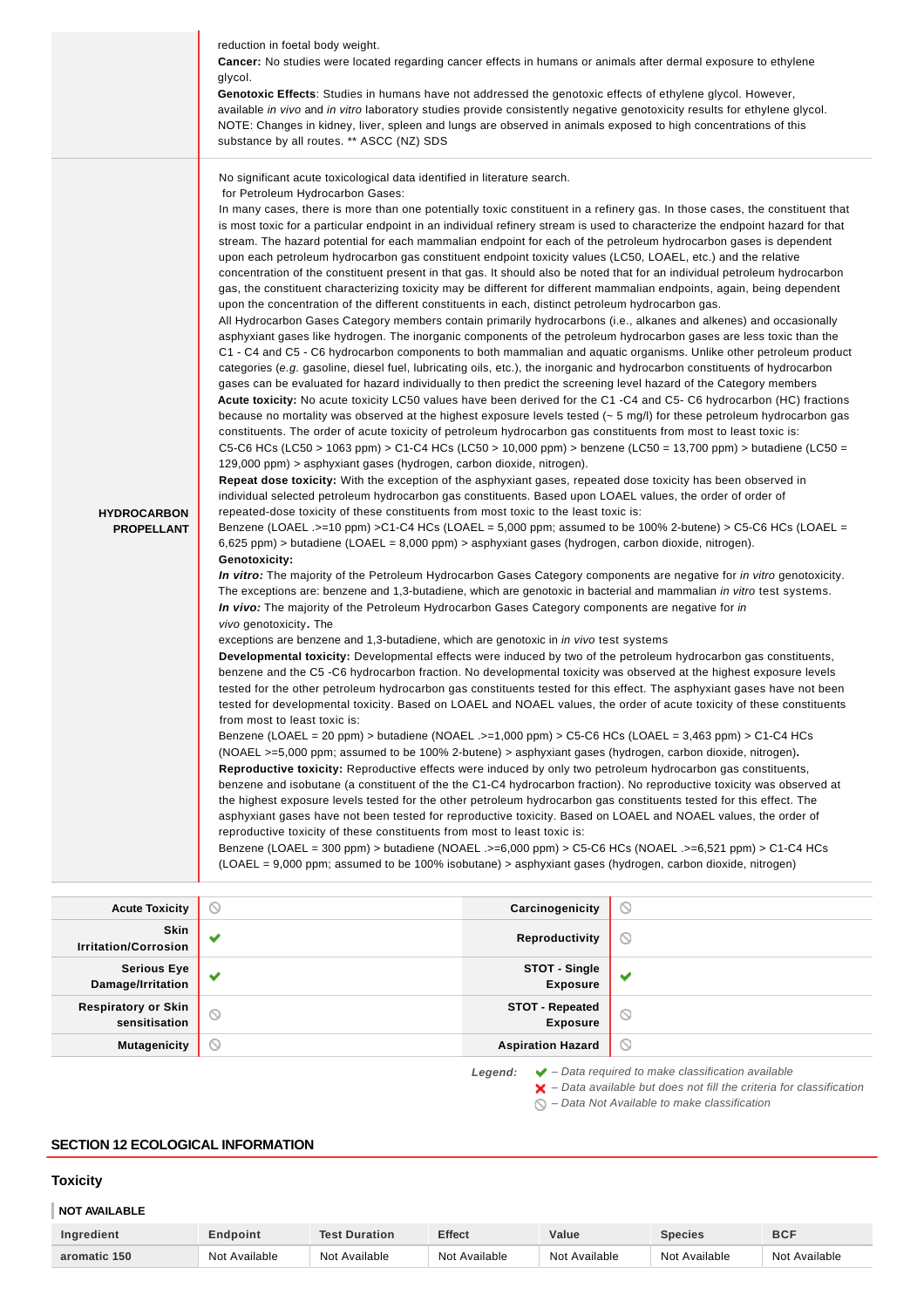| methyl isobutyl<br>carbinol        | Not Available | Not Available | Not Available | Not Available | Not Available | Not Available |
|------------------------------------|---------------|---------------|---------------|---------------|---------------|---------------|
| ethylene glycol<br>monobutyl ether | Not Available | Not Available | Not Available | Not Available | Not Available | Not Available |
| hydrocarbon<br>propellant          | Not Available | Not Available | Not Available | Not Available | Not Available | Not Available |

Toxic to aquatic organisms, may cause long-term adverse effects in the aquatic environment.

Do NOT allow product to come in contact with surface waters or to intertidal areas below the mean high water mark. Do not contaminate water when cleaning equipment or disposing of equipment wash-waters.

Wastes resulting from use of the product must be disposed of on site or at approved waste sites.

For glycol ethers:

### **Environmental fate:**

Ether groups are generally stable to hydrolysis in water under neutral conditions and ambient temperatures. OECD guideline studies indicate ready biodegradability for several glycol ethers although higher molecular weight species seem to biodegrade at a slower rate. No glycol ethers that have been tested demonstrate marked resistance to biodegradative processes. Upon release to the atmosphere by evaporation, high boiling glycol ethers are estimated to undergo photodegradation (atmospheric half lives = 2.4-2.5 hr). When released to water, glycol ethers undergo biodegradation (typically 47-92% after 8-21 days) and have a low potential for bioaccumulation (log Kow ranges from -1.73 to +0.51).

#### **Ecotoxicity:**

Aquatic toxicity data indicate that the tri- and tetra ethylene glycol ethers are "practically non-toxic" to aquatic species. No major differences are observed in the order of toxicity going from the methyl- to the butyl ethers.

Glycols exert a high oxygen demand for decomposition and once released to the environments cause the death of aquatic organisms if dissolved oxygen is depleted.

#### For hydrocarbons:

#### **Environmental fate:**

The lower molecular weight hydrocarbons are expected to form a "slick" on the surface of waters after release in calm sea conditions. This is expected to evaporate and enter the atmosphere where it will be degraded through reaction with hydroxy radicals.

Some hydrocarbon will become associated with benthic sediments, and it is likely to be spread over a fairly wide area of sea floor. Marine sediments may be either aerobic or anaerobic. The material, in probability, is biodegradable, under aerobic conditions (isomerised olefins and alkenes show variable results). Evidence also suggests that the hydrocarbons may be degradable under anaerobic conditions although such degradation in benthic sediments may be a relatively slow process.

Under aerobic conditions hydrocarbons degrade to water and carbon dioxide, while under anaerobic processes they produce water, methane and carbon dioxide.

Alkenes have low log octanol/water partition coefficients (Kow) of about 1 and estimated bioconcentration factors (BCF) of about 10; aromatics have intermediate values (log Kow values of 2-3 and BCF values of 20-200), while C5 and greater alkanes have fairly high values (log Kow values of about 3-4.5 and BCF values of 100-1,500

The estimated volatilisation half-lives for alkanes and benzene, toluene, ethylbenzene, xylene (BTEX) components were predicted as 7 days in ponds, 1.5 days in rivers, and 6 days in lakes. The volatilisation rate of naphthalene and its substituted derivatives were estimated to be slower.

Indigenous microbes found in many natural settings (e.g., soils, groundwater, ponds) have been shown to be capable of degrading organic compounds. Unlike other fate processes that disperse contaminants in the environment, biodegradation can eliminate the contaminants without transferring them across media.

The final products of microbial degradation are carbon dioxide, water, and microbial biomass. The rate of hydrocarbon degradation depends on the chemical composition of the product released to the environment as well as site-specific environmental factors. Generally the straight chain hydrocarbons and the aromatics are degraded more readily than the highly branched aliphatic compounds. The n-alkanes, n-alkyl aromatics, and the aromatics in the C10-C22 range are the most readily biodegradable; n-alkanes, n-alkyl aromatics, and aromatics in the C5-C9 range are biodegradable at low concentrations by some microorganisms, but are generally preferentially removed by volatilisation and thus are unavailable in most environments; n-alkanes in the C1-C4 ranges are biodegradable only by a narrow range of specialised hydrocarbon degraders; and n-alkanes, n-alkyl aromatics, and aromatics above C22 are generally not available to degrading microorganisms. Hydrocarbons with condensed ring structures, such as PAHs with four or more rings, have been shown to be relatively resistant to biodegradation. PAHs with only 2 or 3 rings (e.g., naphthalene, anthracene) are more easily biodegraded. In almost all cases, the presence of oxygen is essential for effective biodegradation of oil. The ideal pH range to promote biodegradation is close to neutral (6-8). For most species, the optimal pH is slightly alkaline, that is, greater than 7.

All biological transformations are affected by temperature. Generally, as the temperature increases, biological activity tends to increase up to a temperature where enzyme denaturation occurs.

**Atmospheric fate**: Alkanes, isoalkanes, and cycloalkanes have half-lives on the order of 1-10 days, whereas alkenes, cycloalkenes, and substituted benzenes have half-lives of 1 day or less. Photochemical oxidation products include aldehydes, hydroxy compounds, nitro compounds, and peroxyacyl nitrates. Alkenes, certain substituted aromatics, and naphthalene are potentially susceptible to direct photolysis.

### **Ecotoxicity:**

Hydrocarbons are hydrophobic (high log Kow and low water solubility). Such substances produce toxicity in aquatic organisms by a mechanism referred to as "non-polar narcosis" or "baseline" toxicity. The hydrophobicity increases and water solubility decreases with increasing carbon number for a particular class of hydrocarbon. Substances with the same carbon number show increased hydrophobicity and decreased solubility with increasing saturation. Quantitative structure activity relationships (QSAR), relating both solubility and toxicity to Kow predict that the water solubility of single chemical substances decreases more rapidly with increasing Kow than does the acute toxicity.

Based on test results, as well as theoretical considerations, the potential for bioaccumulation may be high. Toxic effects are often observed in species such as blue mussel, daphnia, freshwater green algae, marine copepods and amphipods.

The values of log Kow for individual hydrocarbons increase with increasing carbon number within homologous series of generic types. Quantitative structure activity relationships (QSAR), relating log Kow values of single hydrocarbons to toxicity, show that water solubility decreases more rapidly with increasing Kow than does the concentration causing effects. This relationship varies somewhat with species of hydrocarbon, but it follows that there is a log Kow limit for hydrocarbons, above which, they will not exhibit acute toxicity; this limit is at a log Kow value of about 4 to 5. It has been confirmed experimentally that for fish and invertebrates, paraffinic hydrocarbons with a carbon number of 10 or higher (log Kow >5) show no acute toxicity and that alkylbenzenes with a carbon number of 14 or greater (log Kow >5) similarly show no acute toxicity.

QSAR equations for chronic toxicity also suggest that there should be a point where hydrocarbons with high log Kow values become so insoluble in water that they will not cause chronic toxicity, that is, that there is also a solubility cut-off for chronic toxicity. Thus, paraffinic hydrocarbons with carbon numbers of greater than 14 (log Kow >7.3) should show no measurable chronic toxicity. Experimental support for this cut-off is demonstrated by chronic toxicity studies on lubricant base oils and one "heavy" solvent grade (substances composed of paraffins of C20 and greater) which show no effects after exposures to concentrations well above solubility.

The initial criteria for classification of substances as dangerous to the aquatic environment are based upon acute toxicity data in fish, daphnids and algae. However, for substances that have low solubility and show no acute toxicity, the possibility of a long-term or chronic hazard to the environment is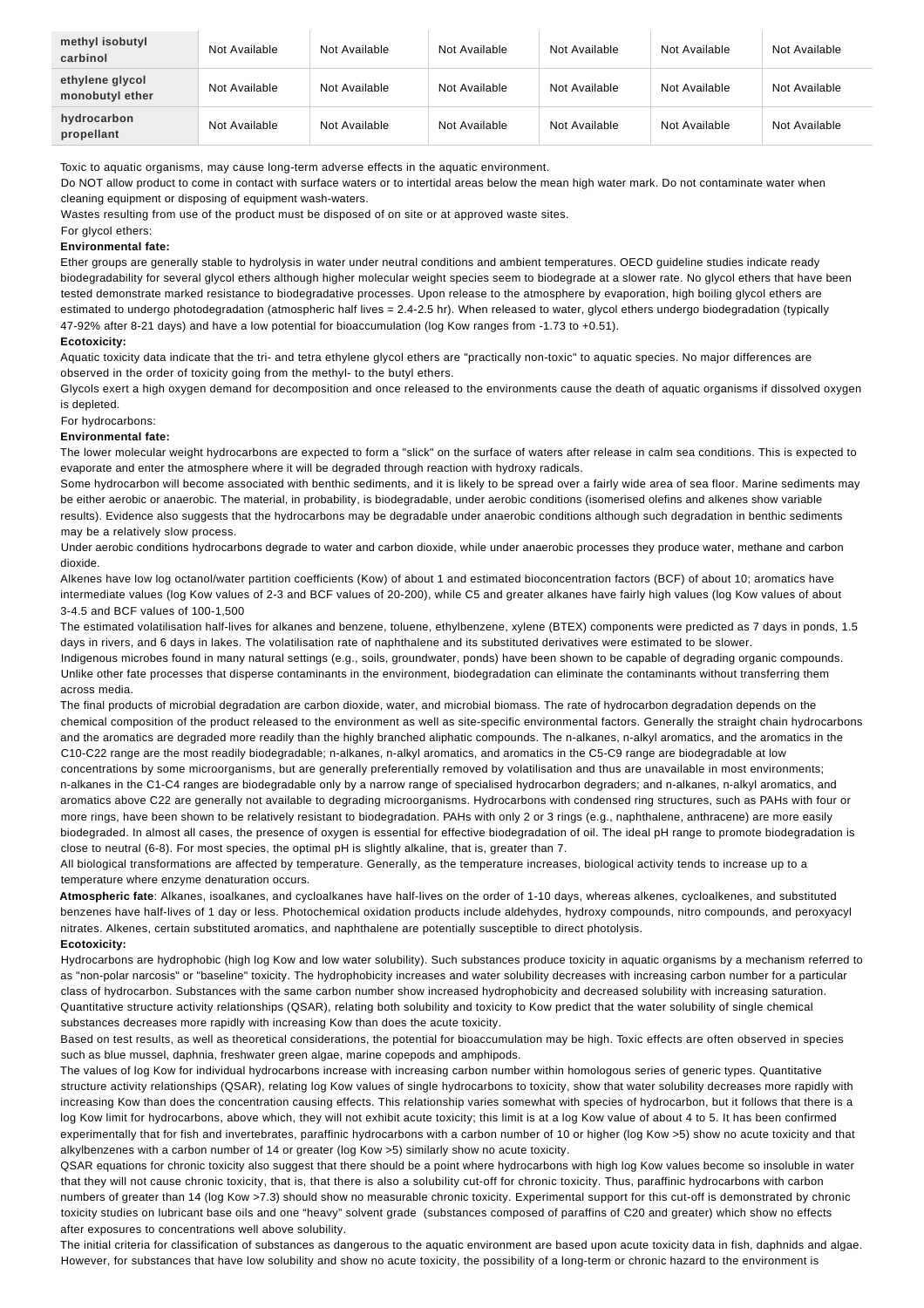recognised in the R53 phrase or so-called "safety net". The R53 assignment for possible long-term harm is a surrogate for chronic toxicity test results and is triggered by substances that are both bioaccumulative and persistent. The indicators of bioaccumulation and persistence are taken as a BCF > 100 (or log Kow > 3 if no BCF data) and lack of ready biodegradability. For low solubility substances which have direct chronic toxicity data demonstrating no chronic toxicity at 1 mg/L or higher, these data take precedence such that no classification for long term toxicity is required. Drinking Water Standards: hydrocarbon total: 10 ug/l (UK max.).

**DO NOT** discharge into sewer or waterways.

## **Persistence and degradability**

| Ingredient                         | Persistence: Water/Soil     | Persistence: Air              |
|------------------------------------|-----------------------------|-------------------------------|
| methyl isobutyl carbinol           | LOW                         | LOW                           |
| ethylene glycol<br>monobutyl ether | LOW (Half-life $= 56$ days) | LOW (Half-life $= 1.37$ days) |

### **Bioaccumulative potential**

| Ingredient                         | <b>Bioaccumulation</b>   |
|------------------------------------|--------------------------|
| aromatic 150                       | $LOW (BCF = 159)$        |
| methyl isobutyl carbinol           | LOW (LogKOW = $1.6762$ ) |
| ethylene glycol<br>monobutyl ether | LOW (BCF = $2.51$ )      |

### **Mobility in soil**

| Ingredient                         | <b>Mobility</b>      |
|------------------------------------|----------------------|
| methyl isobutyl carbinol           | LOW (KOC = $5.839$ ) |
| ethylene glycol<br>monobutyl ether | $HIGH (KOC = 1)$     |

## **SECTION 13 DISPOSAL CONSIDERATIONS**

### **Waste treatment methods**

| <b>Product / Packaging</b><br>disposal | • Consult State Land Waste Management Authority for disposal.     |
|----------------------------------------|-------------------------------------------------------------------|
|                                        | ► Discharge contents of damaged aerosol cans at an approved site. |
|                                        | Allow small quantities to evaporate.                              |
|                                        | DO NOT incinerate or puncture aerosol cans.                       |
|                                        | ▶ Bury residues and emptied aerosol cans at an approved site.     |
|                                        |                                                                   |

## **SECTION 14 TRANSPORT INFORMATION**

### **Labels Required**

|                         | FLAMMABLE |
|-------------------------|-----------|
| <b>Marine Pollutant</b> |           |
| <b>HAZCHEM</b>          | 2YE       |

## **Land transport (ADG)**

| <b>UN number</b>                       | 1950                                                                       |
|----------------------------------------|----------------------------------------------------------------------------|
| Packing group                          | Not Applicable                                                             |
| UN proper shipping<br>name             | <b>AEROSOLS</b>                                                            |
| <b>Environmental hazard</b>            | No relevant data                                                           |
| <b>Transport hazard</b><br>class(es)   | 2.1<br>Class<br>Subrisk<br>Not Applicable                                  |
| <b>Special precautions</b><br>for user | Special provisions<br>63 190 277 327 344<br>Limited quantity<br>See SP 277 |

## **Air transport (ICAO-IATA / DGR)**

**UN number** 1950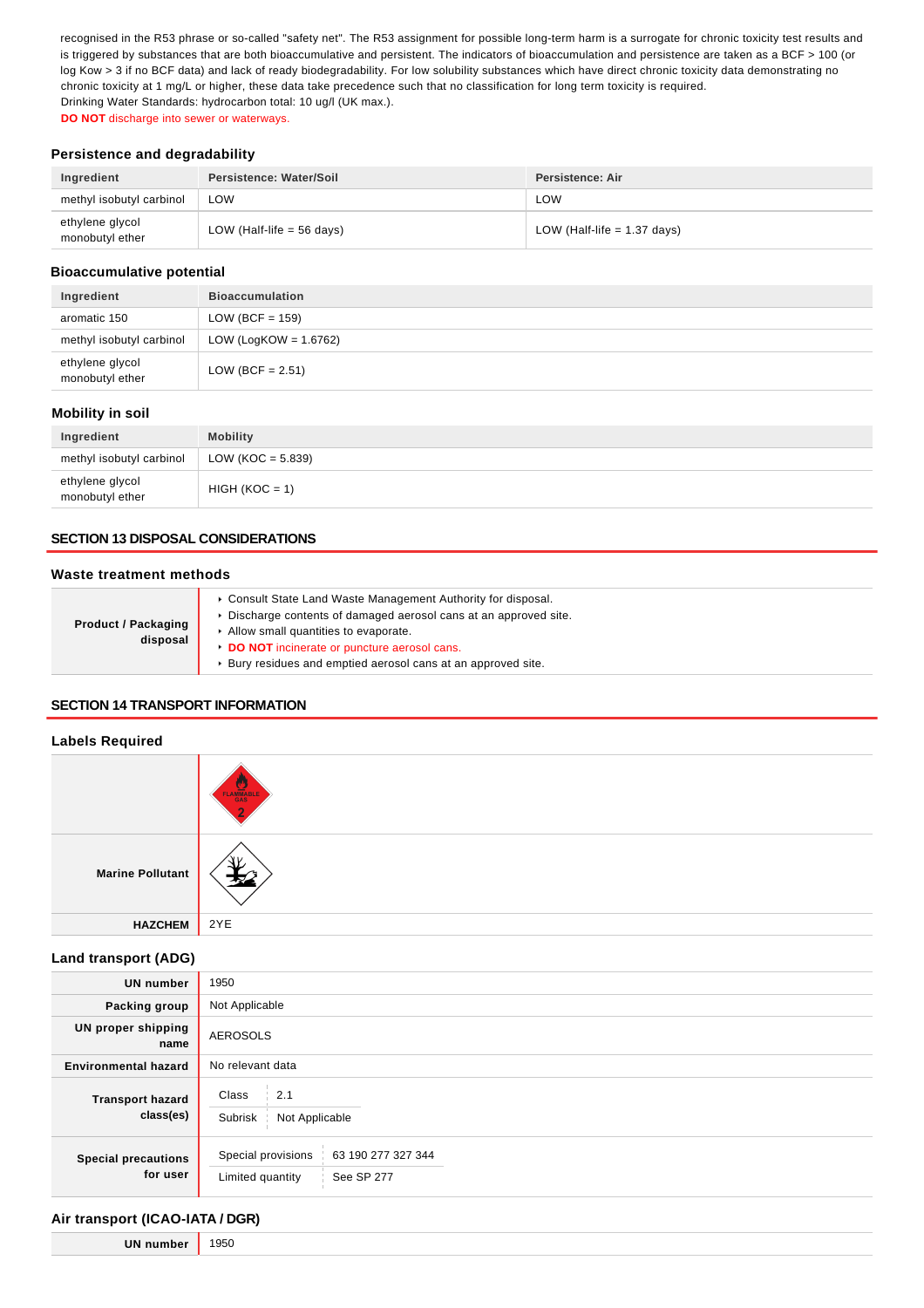| Packing group                          | Not Applicable                                                                                               |                              |
|----------------------------------------|--------------------------------------------------------------------------------------------------------------|------------------------------|
| UN proper shipping<br>name             | Aerosols, flammable; Aerosols, flammable (engine starting fluid)                                             |                              |
| <b>Environmental hazard</b>            | No relevant data                                                                                             |                              |
| <b>Transport hazard</b><br>class(es)   | <b>ICAO/IATA Class</b><br>2.1<br>ICAO / IATA Subrisk<br>Not Applicable<br><b>ERG Code</b><br>10 <sub>L</sub> |                              |
|                                        | Special provisions                                                                                           | A145A167A802; A1A145A167A802 |
|                                        | Cargo Only Packing Instructions                                                                              | 203                          |
| <b>Special precautions</b><br>for user | Cargo Only Maximum Qty / Pack                                                                                | 150 kg                       |
|                                        | Passenger and Cargo Packing Instructions                                                                     | 203; Forbidden               |
|                                        | Passenger and Cargo Maximum Qty / Pack                                                                       | 75 kg; Forbidden             |
|                                        | Passenger and Cargo Limited Quantity Packing Instructions                                                    | Y203; Forbidden              |
|                                        | Passenger and Cargo Limited Maximum Qty / Pack                                                               | 30 kg G; Forbidden           |

### **Sea transport (IMDG-Code / GGVSee)**

| <b>UN number</b>                       | 1950                                                                                                                       |
|----------------------------------------|----------------------------------------------------------------------------------------------------------------------------|
| Packing group                          | Not Applicable                                                                                                             |
| UN proper shipping<br>name             | <b>AEROSOLS</b>                                                                                                            |
| <b>Environmental hazard</b>            | Not Applicable                                                                                                             |
| <b>Transport hazard</b><br>class(es)   | <b>IMDG Class</b><br>2.1<br><b>IMDG Subrisk</b><br>Not Applicable                                                          |
| <b>Special precautions</b><br>for user | $F-D$ , S-U<br><b>EMS Number</b><br>Special provisions<br>63 190 277 327 344 959<br><b>Limited Quantities</b><br>See SP277 |

## **Transport in bulk according to Annex II of MARPOL 73 / 78 and the IBC code**

| <b>Source</b>                                                                                      | Ingredient               | <b>Pollution Category</b> |
|----------------------------------------------------------------------------------------------------|--------------------------|---------------------------|
| IMO MARPOL 73/78<br>(Annex II) - List of<br>Noxious Liquid<br>Substances Carried in<br><b>Bulk</b> | methyl isobutyl carbinol | ∸                         |

### **SECTION 15 REGULATORY INFORMATION**

### **Safety, health and environmental regulations / legislation specific for the substance or mixture**

#### **AROMATIC 150(64742-95-6.) IS FOUND ON THE FOLLOWING REGULATORY LISTS**

Australia Hazardous Substances Information System - Consolidated Lists Australia Inventory of Chemical Substances (AICS)

## **METHYL ISOBUTYL CARBINOL(108-11-2) IS FOUND ON THE FOLLOWING REGULATORY LISTS**

Australia Exposure Standards Australia Hazardous Substances Information System - Consolidated Lists Australia Inventory of Chemical Substances (AICS)

## **ETHYLENE GLYCOL MONOBUTYL ETHER(111-76-2) IS FOUND ON THE FOLLOWING REGULATORY LISTS**

| Australia Exposure Standards                                           | Australia Inventory of Chemical Substances (AICS)                      |
|------------------------------------------------------------------------|------------------------------------------------------------------------|
| Australia Hazardous Substances Information System - Consolidated Lists | International Agency for Research on Cancer (IARC) - Agents Classified |
|                                                                        | by the IARC Monographs                                                 |

## **HYDROCARBON PROPELLANT(68476-85-7.) IS FOUND ON THE FOLLOWING REGULATORY LISTS**

| Australia Exposure Standards                                           |                                                                                                     | Australia Inventory of Chemical Substances (AICS) |
|------------------------------------------------------------------------|-----------------------------------------------------------------------------------------------------|---------------------------------------------------|
| Australia Hazardous Substances Information System - Consolidated Lists |                                                                                                     |                                                   |
| <b>National Inventory</b>                                              | <b>Status</b>                                                                                       |                                                   |
| Australia - AICS                                                       | v                                                                                                   |                                                   |
| Canada - DSL                                                           |                                                                                                     |                                                   |
| Canada - NDSL                                                          | N (methyl isobutyl carbinol; aromatic 150; hydrocarbon propellant; ethylene glycol monobutyl ether) |                                                   |
| China - IECSC                                                          |                                                                                                     |                                                   |